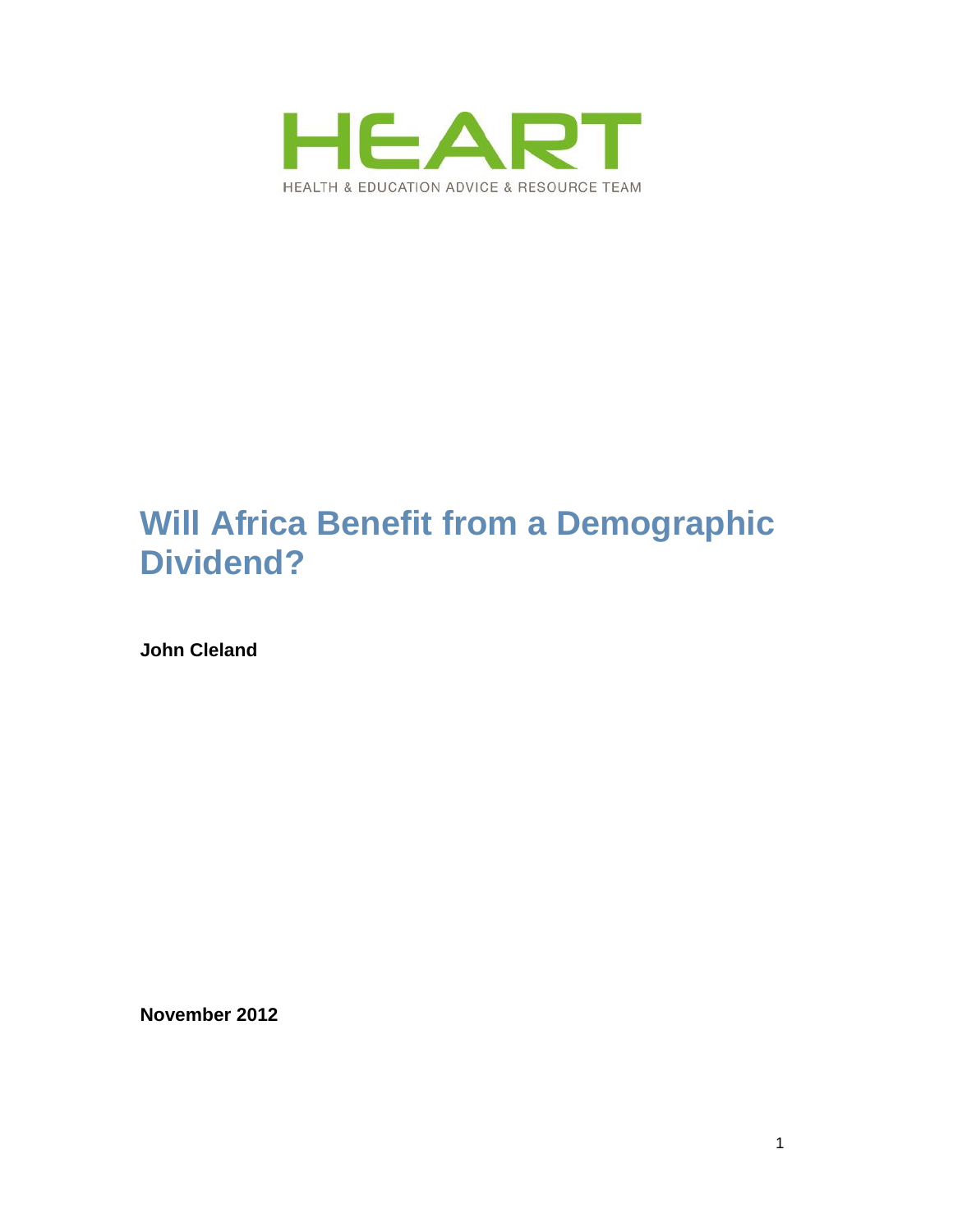# **Executive Summary**

Will declines in fertility boost economic growth for sub-Saharan Africa? In a region where demographic change is still at an early stage, can sub-Saharan Africa look forward to the promise of economic growth and its benefits, in the same way that East Asia has experienced? Can family planning programmes help to accelerate this demographic change, and how can they be most effective?

As a result of prior declines in fertility, countries experience an era of declining dependency ratios, when the proportion of total population in the less economically active age bands (less than 15 and over 64 years) drops. This change in age structure guarantees a significant but modest boost to growth in GDP per head, provided that employment levels and productivity do not fall. Declines in fertility also benefit women, children and households in terms of enhanced survival, education and prospects of escape from poverty.

In East Asia and to a lesser extent South Asia, but not in Latin America or North Africa, econometric analyses suggest that changing age structure is associated with accelerated economic growth, two to three times larger than the guaranteed boost. This regional contrast stems from differences in macro-economic policies, institutions and trends in savings and investment. The size of the economic bonus is thus contingent on these other factors.

Sub-Saharan Africa lags behind other regions in terms of fertility change and the period of declining dependency ratios lies largely in the future. This paper considers what is needed for Africa to convert favourable demographic change into a major economic opportunity. Africa"s weak past economic performance can be attributed largely to unhelpful policies, regulations and institutions that have deterred foreign direct investment and stifled local enterprise. A large body of evidence shows that continued improvement in these factors is central to future economic prospects.

The pace of decline in fertility and dependency ratios could be accelerated by increased investment in family planning programmes and greater political commitment. Unmet need for contraception is higher in Africa than elsewhere and prospects are good for translating this need into rapid uptake of modern methods, particularly in East Africa. Recent progress in Ethiopia, Rwanda and Malawi could be replicated elsewhere.

Africa"s labour force is projected to grow by about 144 million (or 30%) per decade. Job creation on a massive scale is required. In many countries, intensification of agriculture and an expansion of agro-processing will be indispensable. For rapidly growing urban populations, labour-intensive light manufacturing offers the best prospects.

Job creation depends on savings and investment. Africa has a low level of domestic savings. No doubt the level could be raised by improvements in financial institutions but foreign direct investment is of crucial importance, not least because of the technological expertise that foreign companies can bring. Recent trends in such investment are positive and need to be encouraged by cutting unnecessary regulations and by creation of a better infrastructure.

Long term economic success depends heavily on human capital. Many countries have made substantial progress in school enrolments but a relative lack on emphasis on technical and vocational skills needs to be reversed.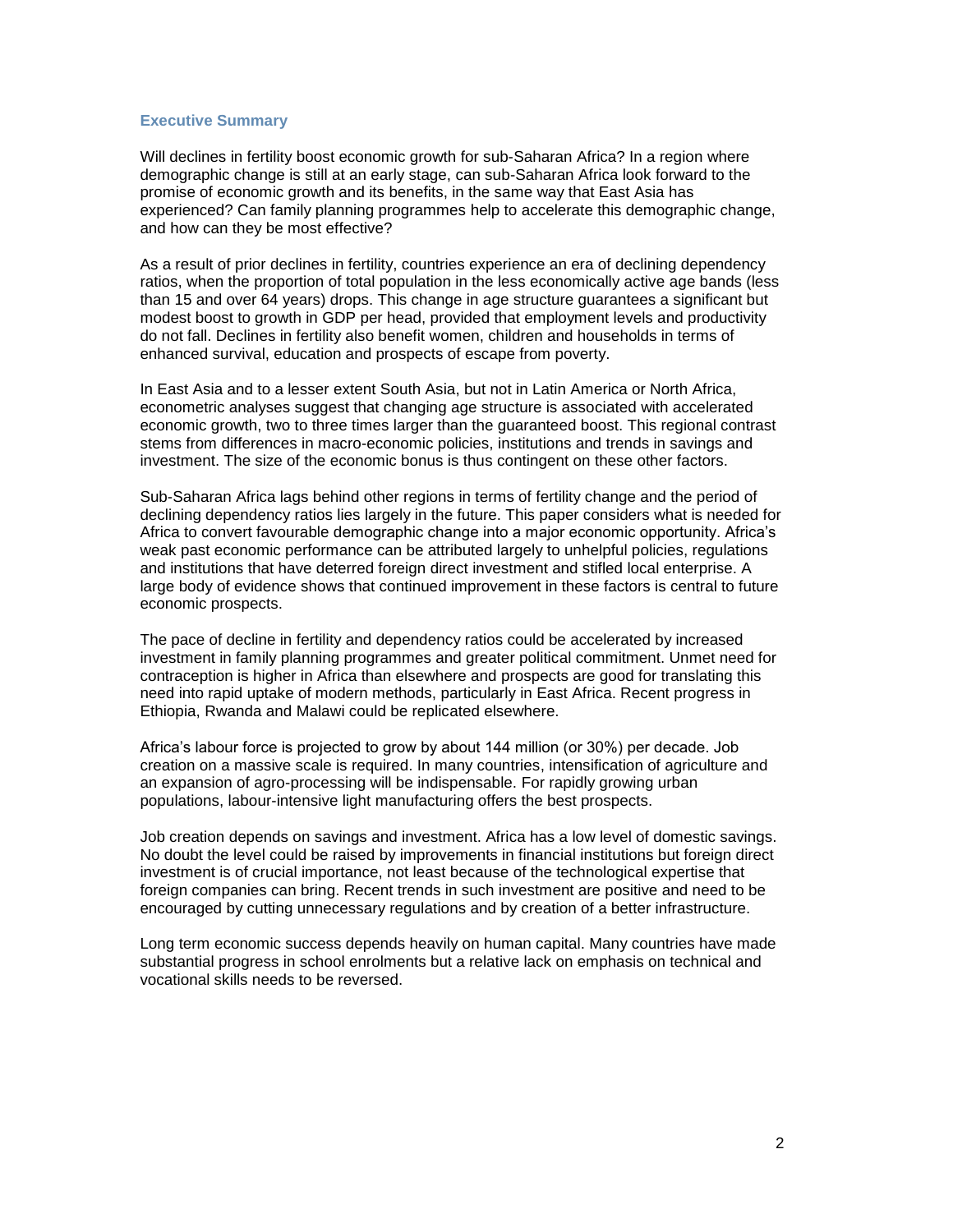# **Content**

- **1. Introduction**
- **2. How do past and projected age structure changes in sub-Saharan Africa differ from those in other regions?**
- **3. The demographic dividend: how robust is the macro-level evidence?**
- **4. Does lower fertility increase household welfare?**
- **5. How can sub-Saharan Africa best benefit from the demographic dividend?**
- **6. How effective are family planning programmes in reducing fertility?**
- **7. Ingredients of effective programmes**
- **8. Conclusion**
- **9. References**
- **10. Additional information**

## **1. Introduction**

Rapid economic growth in Asia has been attributed, in part, to demographic transition and associated changes in the age structure of its population. Demographic transition is the term used to denote the evolution of populations from a state of high mortality balanced by high fertility to a destination of low mortality and fertility. The transition is triggered by drops in mortality which usher in a period of rapid population growth. After a lag, which varies greatly between countries, fertility drops, although population growth continues because birth rates are buoyed up by the growing number of young people entering the reproductive ages, a feature termed population momentum.

Recent research on population-economy links has been dominated by studies of the implications for growth in output per head of big changes in age structure that result from this transition. In East Asia and to a lesser extent, South Asia, but not in Latin America or Northern Africa, the era of declining dependency ratios, when the working age population is increasing faster than the dependent population, is associated with rapid economic growth. This link is known as the demographic bonus or dividend.

Demographers and economists look at fertility trends and at improved health and child survival in Africa, and ask whether Africa will benefit from a demographic dividend. This paper sets out to answer the following questions:

- How robust is the evidence, both macro and micro, that demographic changes can boost economic growth and what are the pathways of influence?
- What are the implications for sub-Saharan Africa, a region where demographic change is at an early stage?
- To what extent can family planning programmes accelerate demographic change?
- What are the key features of effective programmes?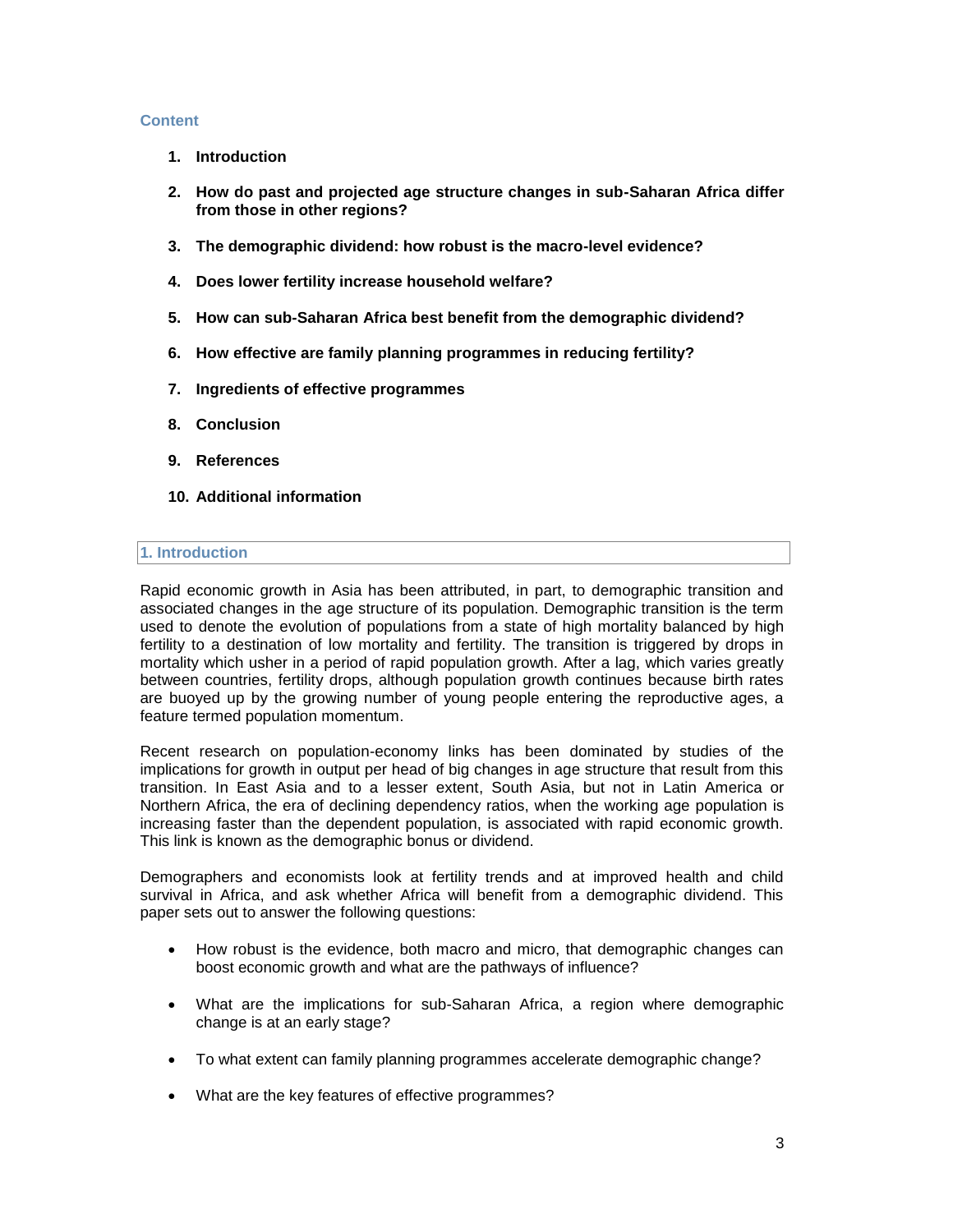**2. How do past and projected age structure changes in sub-Saharan Africa differ from those in other regions?**

Age structure changes can be succinctly summarised by the total dependency ratio defined as the number of persons in less productive age bands of 0-14 years and 65+ years per 100 persons in the more productive age band of 15-64. In the first phase of demographic transition, ratios rise because of improved survival of children. They then fall in line with declining fertility but eventually rise again due to population ageing, as shown in Figure 1.

Ratios peaked in the 1960s in China, South-Central Asia and Latin America, in the 1970s, in Northern Africa and in the 1980s for sub-Saharan Africa. The pace of subsequent decline depends largely on the speed of fertility decline. The pace was very sharp in China but modest in sub-Saharan Africa, with other regions being intermediate. In the 30 years after its peak, the dependency ratio declined by 35 percent in China, by 26-28 percent in Latin America and Northern Africa, by 19 percent in South-Central Asia and by 14 percent in sub-Saharan Africa. The span of time over which ratios fall, before ageing reverses the trend, also varies, from about 30 years in China, to over 70 years in South-Central Asia, Latin America and Northern Africa and even longer in sub-Saharan Africa.

In sum, the trend in sub-Saharan Africa lags behind those in other regions by two decades and has been less pronounced than elsewhere, a feature the UN Population Division projects to continue. If projections are correct, any economic benefit from declining dependency ratios in this region will be less intense, but more prolonged than elsewhere.



**Figure 1: Total Dependency Ratios, 1950-2050**

*Source:* UN Population Division, 2011a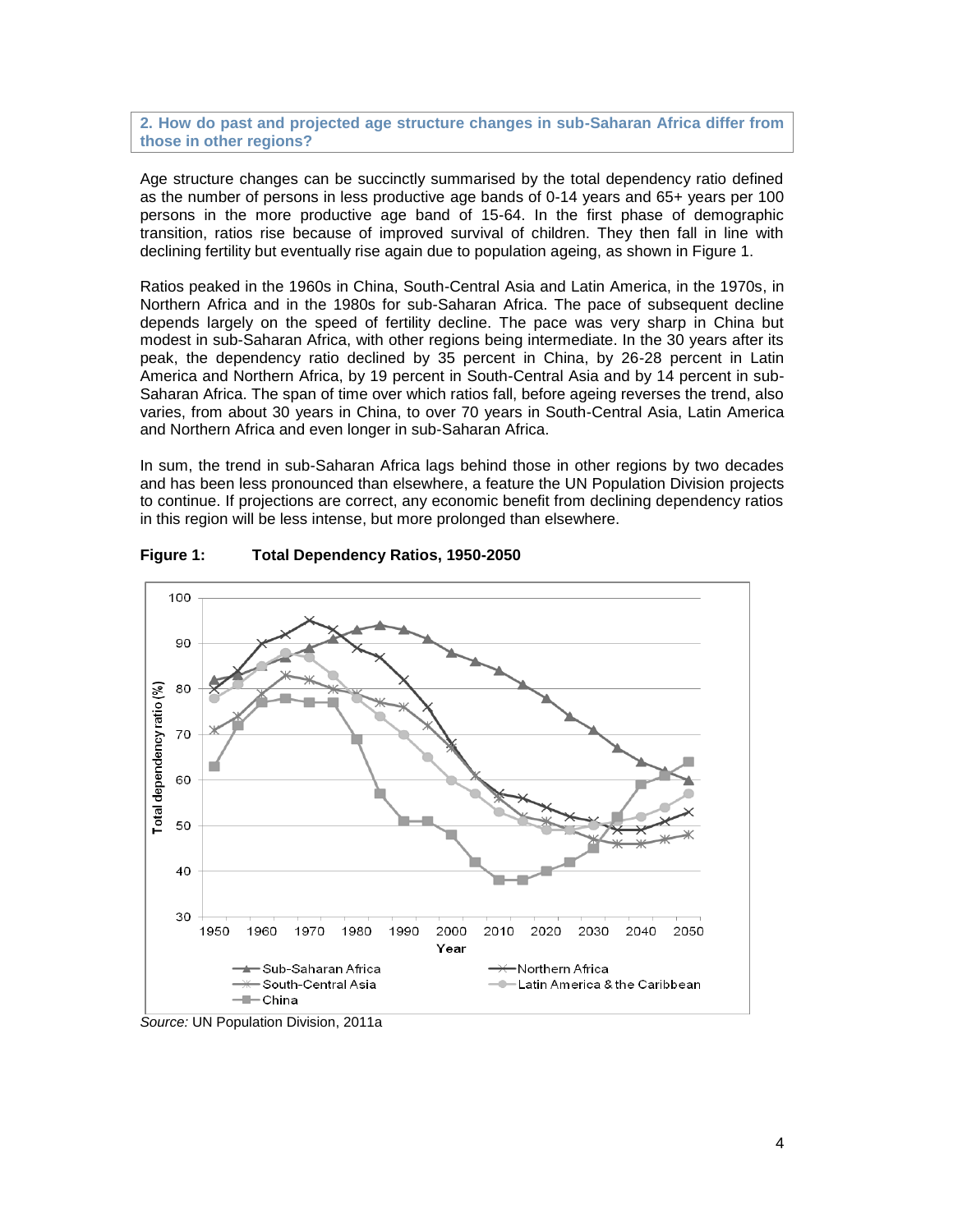#### **3. The demographic dividend: how robust is the macro-level evidence?**

One need not be an economist to appreciate that a fall in dependency ratios and a rising working age population is likely to boost economic growth. The relationship is a simple arithmetic one. A growth of 1 percent in the proportion of total population in the prime working age group will result in a 1 percent increase in GDP per head, provided that employment levels and productivity do not fall (Eastwood and Lipton 2012). In Asia as a whole, this straightforward benefit can account for an annual increase in gross domestic product (GDP) per head of 0.41 percent between 1965 and 2005, with a greater gain in East Asia of 0.52 percent (Eastwood and Lipton 2011). This dividend is significant when set against increases in GDP per head of 2-3 percent in South Asia during 1960-2000, and even lower increases in Latin America, but represents a modest contribution to the much higher GDP increases in East Asia, and in South Asia since 2000.

### **Increased savings and investment are necessary to harness the dividend.**

Many econometric analyses have found that the effect of demographic changes, particularly age structure changes, on GDP growth per head have been two to three times greater than the simple arithmetic effect, accounting for 20 percent of growth worldwide, with larger shares in Asia and Europe than in other regions (Kelley and Schmidt 2005; Bloom and Williamson 1998). The most plausible reason for these results is that falling dependency ratios enhance savings and investment. Household savings are concentrated in the working ages and thus, a swollen labour force, coupled with fewer children per household, clearly have the potential to increase this source of savings. Increased life expectancy and the anticipation of a prolonged retirement are also likely to affect domestic savings rates (Bloom et al. 2007a). To the extent that older workers accumulate savings rather than rely on State "pay as you go" pension schemes or family support, a second demographic dividend may arise, provided that savings are productively invested (Mason and Lee 2006). The importance of these considerations is underscored by the critical significance of savings for development. "*Without the creation of a surplus for investment there is no way for countries to escape a low-level subsistence equilibrium*" (World Bank 2006 pXV).

Figure 2 shows trends in net savings as a percentage of gross national income, adjusted for consumption of capital, for developing countries in East Asia, Latin America, South Asia and sub-Saharan Africa. It is immediately clear that East Asia has recorded much higher savings than other regions and that the rate has increased in the past decade, as also occurred in South Asia. In Latin America there is no discernible trend while in sub-Saharan Africa savings rates have been very low since the 1970s. The case of Latin America indicates that sharply falling dependency ratios do not necessarily boost savings but the crucial question is whether changing age structure is responsible for the high savings in East Asia and the recent increases in this region and in South Asia. On this point, the empirical evidence is unclear. Some analyses suggest that age structure was a dominant influence and others, a minor one (Higgins and Williamson 1997; Deaton and Paxson 2000; Schultz 2004). It thus remains uncertain whether high savings in East Asia are a consequence of demographic change or coincidental.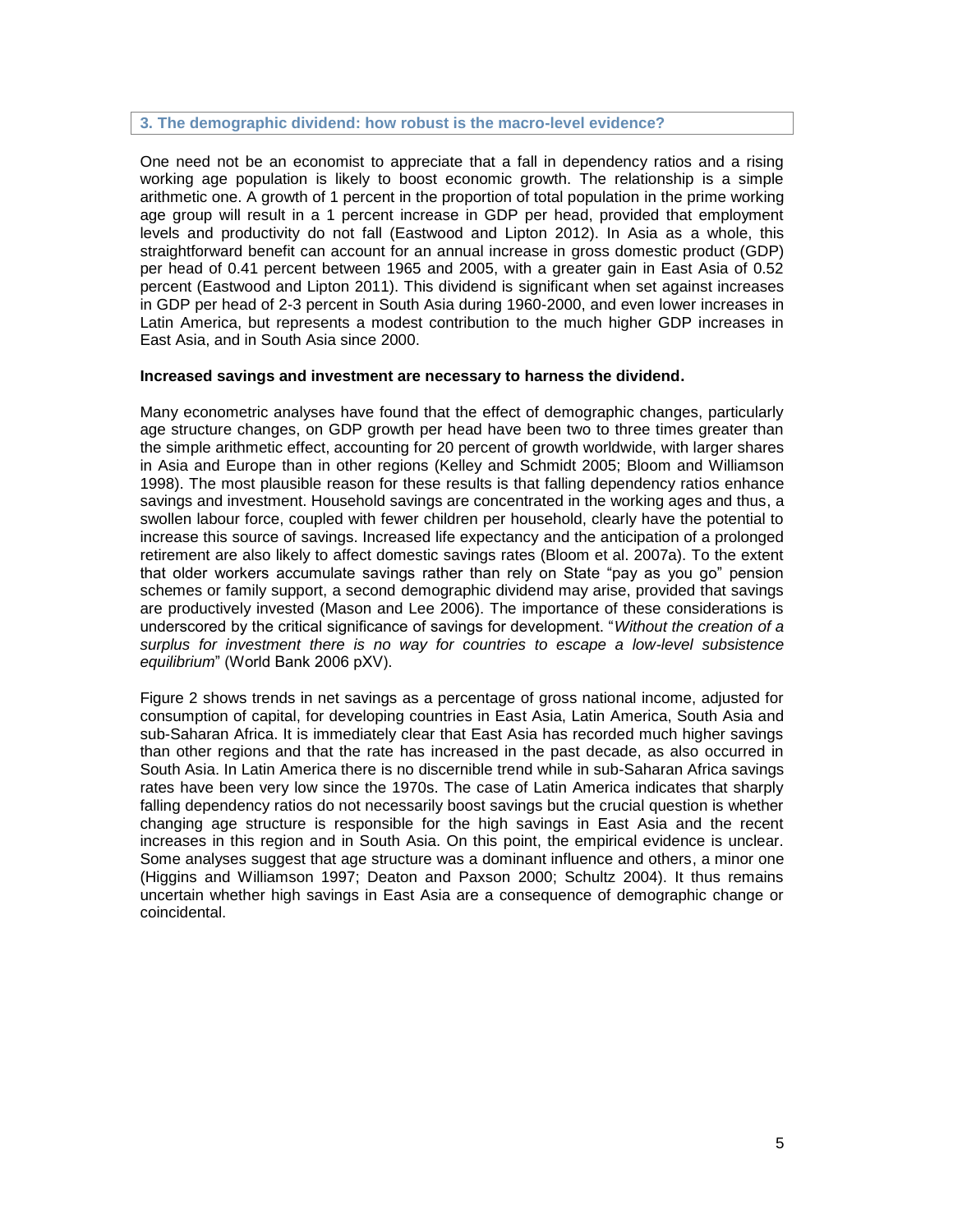

**Figure 2: Net savings ratios adjusted for capital consumption**

# **Increased employment of women and higher quality education and training may inflate the bonus.**

Two other possible pathways could also inflate the purely arithmetic demographic dividend. As fertility falls, it becomes more feasible for women to seek paid work outside the home, thus increasing the labour force. In poor agricultural countries, this is not an important consideration, as work on the family farm can be readily combined with childbearing (Mammen and Paxton 2000), but an analysis of 97 countries between 1960 and 2000 indicates a gain of nearly two working years for women between the ages of 20-44 for each one child fall in fertility (Bloom et al. 2009). This change may be of greater sociological than economic significance; Eastwood and Lipton (2012) estimate the economic effect of this increased participation to be small. The second pathway concerns the opportunity for the State to invest in higher quality education and training, as the number of young people stabilises or declines. Smaller families also allow parents to invest more in each child. The benefit of such investment will be lagged but may be very large, to the extent that human capital is key to technical innovation and thus to long-term economic success (Lutz, Cuaresma and Sanderson 2008).

# **Falling dependency ratios do not guarantee more rapid economic growth.**

The most important conclusion from this brief sketch is that the size of the demographic bonus in terms of its contribution to economic growth is contingent on other factors. When the institutional setting (e.g. rule of law, property rights, bureaucratic efficiency, appropriate macro-economic policies, etc.), is unfavourable, the bonus will be small (Bloom and Canning 2001; Bloom et al. 2007b). This is the main explanation for the failure of most Latin American and Northern African countries to achieve rapid economic growth while dependency ratios were falling. A second major contingent factor is the ability of the economy to create employment for a rapidly expanding labour force. If the number of productive jobs remains static, the bonus will be non-existent. Job creation depends partly on savings and investment, discussed above, but also on matching training to likely future skills required. When the

*Source:* World Bank, 2011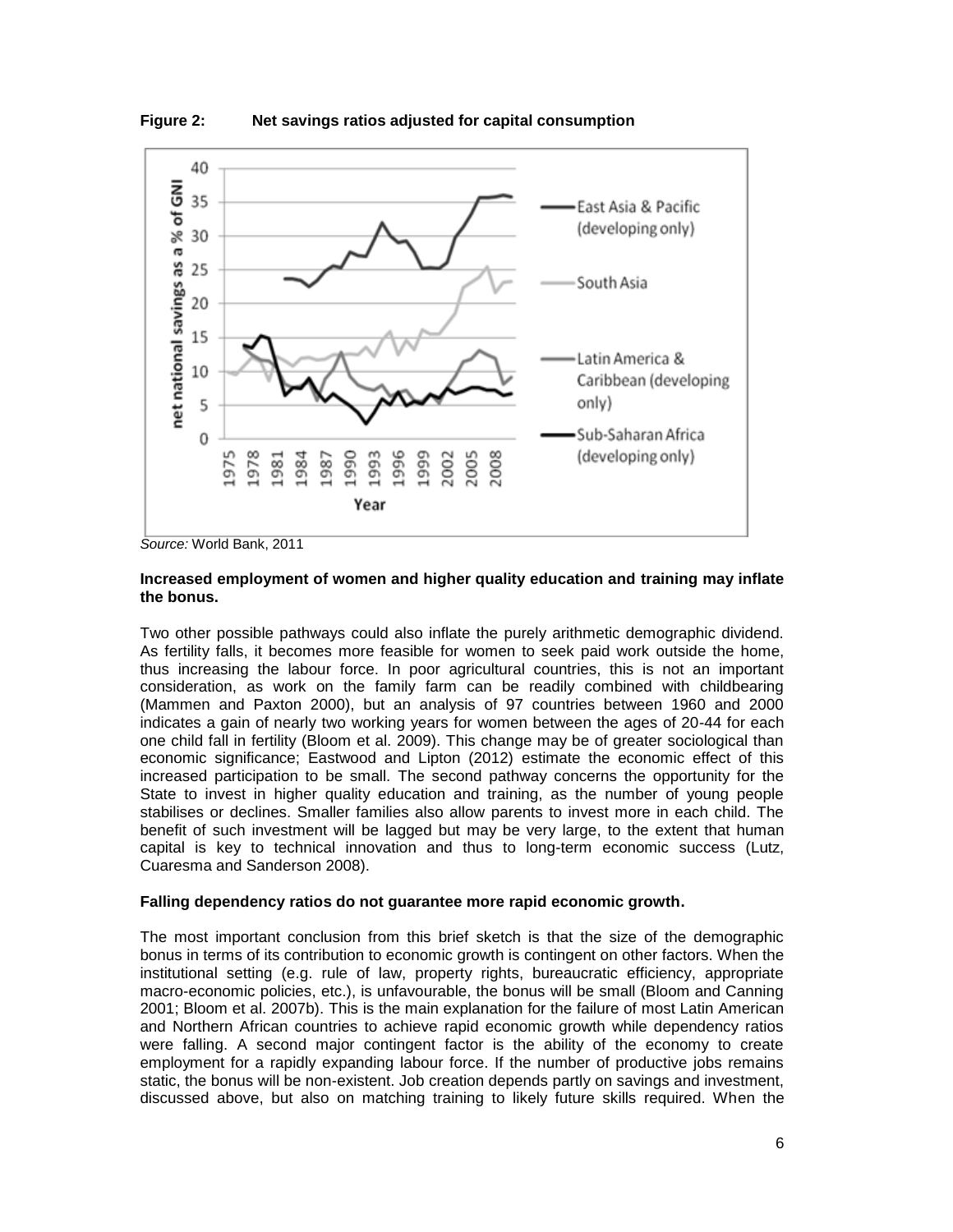aspirations of educated young men are blighted by the inability to find a job, civil unrest is probable, as appears to have occurred in the Arab States in the last couple of years.

When the institutional conditions are favourable, the size of the bonus beyond the arithmetic advantage will depend on what happens to savings and investment, on broad issues of productivity and on job creation, both for men and women. A longer term, even permanent, bonus is also likely to accrue if the opportunity is taken to improve the education and skills of young people.

**4. Does lower fertility increase household welfare?**

# **Declining family sizes makes the escape from poverty more feasible and typically improves schooling outcomes.**

Hundreds of cross-sectional studies in developing countries have shown strong correlations between large household sizes (usually comprising many children) and poverty, even after allowing for the fact that children consume less than adults and for economies of scale (Lipton 1983). Interpretation of this link, however, is contentious. Does poverty "cause" high fertility or does high fertility exacerbate poverty and act as a barrier to escape from it? Most economists favour the first causal pathway by assuming that poor couples make rational decisions within resource, price and other constraints to have many children in order to maximise life time welfare. For instance, high fertility may be seen as safeguard against the risk of possible death of children, and the modest cost of childbearing may be exceeded by anticipated contributions of children to the household economy and as a form of security in old age or ill health. Other social scientists, including demographers, emphasise the constraints under which reproductive decisions are taken. The poor possess less information about contraception, may have more misgivings about its use and face other access barriers. Unmet need for contraception is invariably higher among the poor, and the less educated, than among more privileged strata and unwanted childbearing is typically higher. Averaged across 41 developing countries, the poorest quintile recorded 1.2 unwanted births compared with about 0.5 births among the richest quintile (Gillespie et al. 2007).

The expectation that parents can and will invest more in each child when family size is small than when it is large (the quantity-quality trade off) has been hugely influential in fertility theories. Supporting evidence is particularly strong for historical and contemporary Europe that children from small families attain better educational, income and social mobility outcomes than those with many siblings (Van Bavel et al. 2011; Goodman, Koupil and Lawson 2012). In developing countries, children from large families usually, but not always, have lower schooling attainment than those from smaller families. The magnitude of this disadvantage is conditioned by stage of economic development, family systems and the role of the state (Lloyd 1994), and may even change over time within the same country (Maralani 2008). The causal direction, from fertility to schooling outcomes, is confirmed by studies of the effect of the "exogenous shock" of twin births. In both India and China, the extra child adversely influenced schooling outcomes (Rosenzweig and Wolpin 1980; Rosenzweig and Zhang 2009).

## **Spacing of births is more important for child health and survival than the number of children.**

With regard to perinatal and child health and survival, evidence of an adverse effect of large family sizes is weak (Desai 1995). Excess risk of death is restricted to children of birth order seven or higher, and the relationship between birth order and malnutrition is small and irregular in sub-Saharan Africa (Mahy 2003; Mukuria, Cushing and Sangha 2005). The speed of reproduction is a more crucial influence than the total number of siblings. Evidence from both rich and poor countries shows that foetal growth is compromised and risks of foetal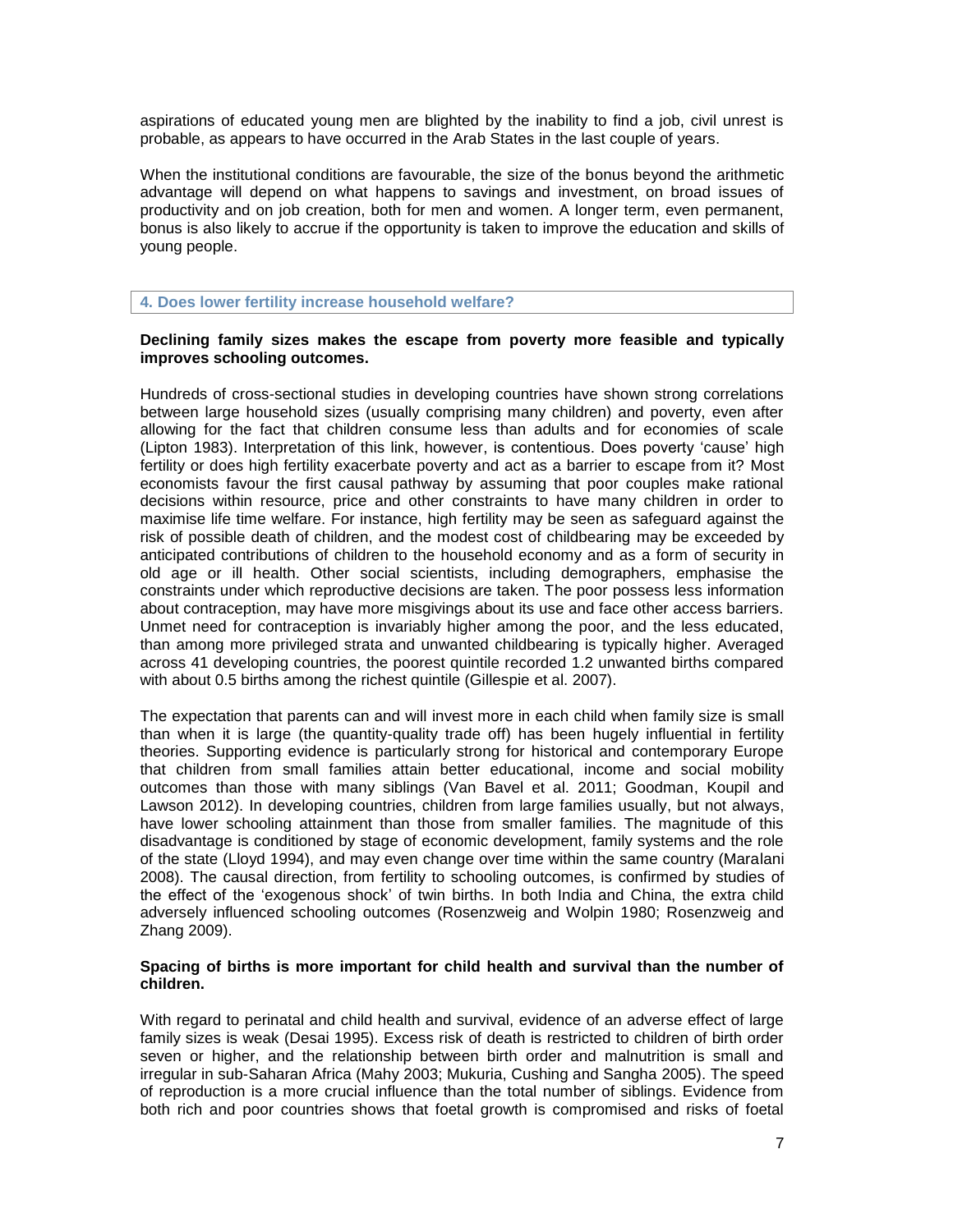death raised when conception occurs within 18 months of an earlier birth (Conde-Agudelo, Rosas-Bermúdez and Kafury-Goeta 2006). In developing countries, children born within two years of an elder sibling are 60 percent more likely to die in infancy than those born after a gap of three to five years and are more likely to be stunted (Rutstein 2008). Between the ages of one and five years, the risks of death are also significantly raised by the early conception of a younger sibling (Hobcraft, McDonald and Rustein1983). This impact of spacing is rather constant across developing regions.

## **Fertility reduction has a large, direct effect on maternal mortality and enables women to participate more fully in public life outside the home.**

In contrast to the evidence on child survival, an adverse effect of short birth intervals on maternal survival has not been clearly established (Conde-Agudelo, Rosas-Bermúdez and Kafuri-Goeta 2007). However, both the lifetime risk of maternal death and the maternal mortality rate (deaths per thousand women of childbearing age) are directly related to the pregnancy rate, which in turn is largely determined by the level of contraceptive use. For instance, when the maternal mortality ratio is 600 deaths per 100,000 live births, the life time risk of dying from maternal causes drops from 1:28 to 1:84 as fertility falls from six to two births per woman. Three independent studies come to a similar conclusion that fulfilment of unmet need for contraception would cut the number of maternal deaths by about one-third (Collumbien, Gerressu and Cleland 2004; Singh, Darroch and Ashford 2009; Ahmed et al. 2012).

Contraceptive use also affects the maternal mortality ratio, through two possible pathways (Jain 2011; Cleland et al. 2012). First, it may avert pregnancies that represent a higher than average risk to the mother: those occurring at ages under 18 or over 34 and at parities four or higher, plus pregnancies that would have ended in unsafe abortion. The second pathway stems from the fact that, as the total number of pregnancies falls due to increased contraception, obstetric health-seeking improves. The probability of an unsupervised delivery, for instance, rises steeply by birth order (Marston and Cleland 2003). Thus a largely unacknowledged synergy exists between family planning programmes that seek to reduce unintended pregnancies and safe motherhood initiatives with their emphasis on coverage and quality of obstetric services.

A uniquely long term comprehensive assessment of the long term household benefits of lower fertility comes from Matlab, Bangladesh where one group of villages received intensive family planning services (the treatment area) and another received standard government services (the comparison area). Fertility declined earlier and faster in the treatment than in the comparison area. Among the consequences of this divergence was better health of women in the treatment than in the comparison area, as measured by body mass index; 40 percent higher earnings among employed women; 25 percent more physical assets per adult; more years of schooling for sons (but not daughters) and greater body mass index for daughters (but not sons) (Canning and Schultz 2012). This is one of very few studies that demonstrates a benefit for women of lower fertility, beyond a survival advantage. However, Lee (2003) has calculated than that the fraction of a woman"s lifetime devoted to child rearing drops from 70 to 14 percent as mortality and fertility decline, thus vastly increasing the potential to engage in non-domestic activities including paid employment.

# **5. How can sub-Saharan Africa best benefit from the demographic dividend?**

As shown in Figure 1, sub-Saharan Africa (henceforth Africa) lags behind other regions in demographic transition and the era of declining dependency ratios is at an early stage. How this era can best be translated into rapid economic growth, as in East Asia, rather than negated by countervailing forces, as in North Africa and Latin America, is discussed in this section. At the outset, the dangers of generalising about such a diverse region need to be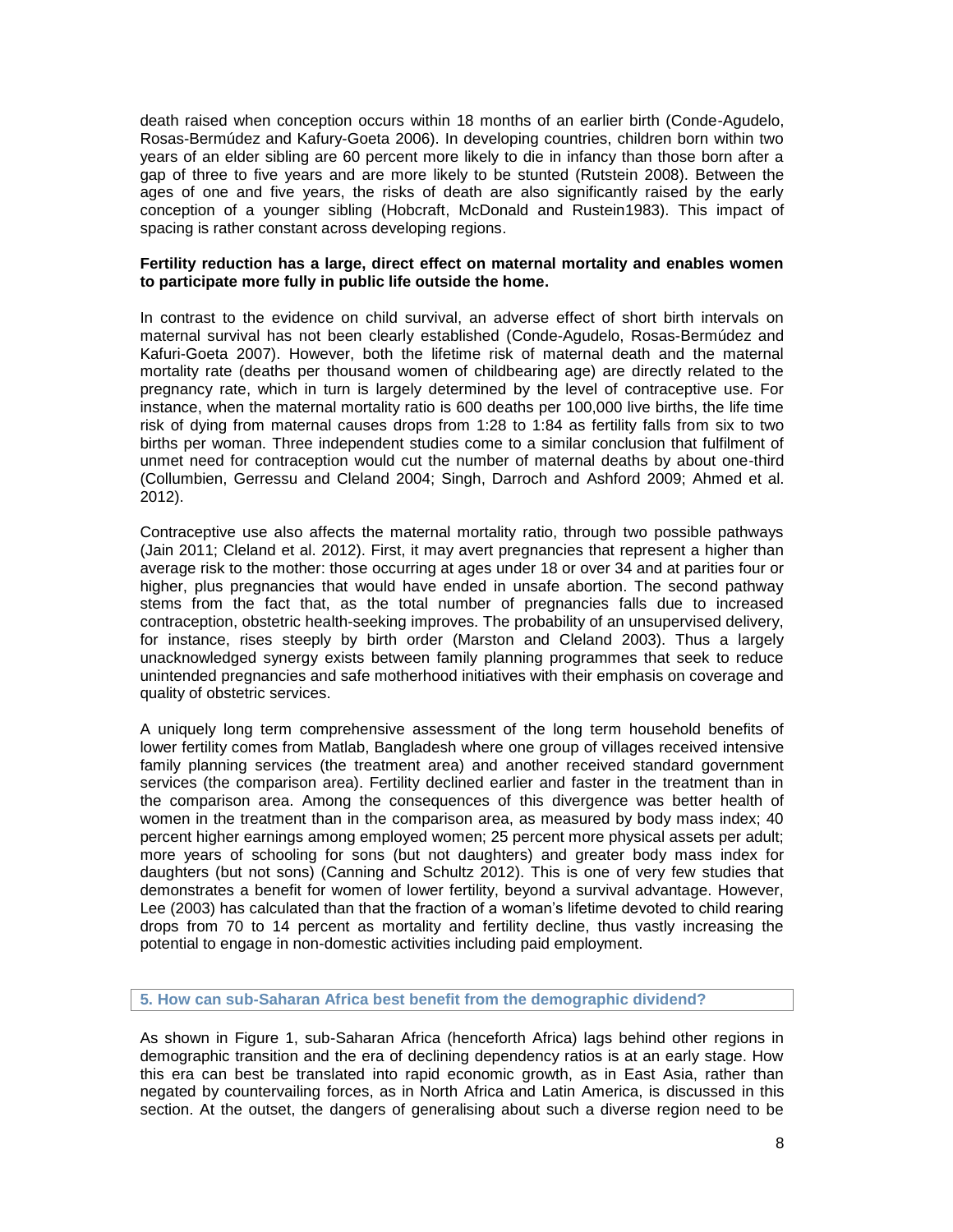acknowledged. Countries vary widely in natural resources, potential for increases in agricultural production and in socio-demographic indicators.

## **The demographic dividend is projected to unfold at a gentle pace but could be accelerated.**

In reaction to evidence that fertility decline had faltered (Bongaarts 2008), in 2010, the UN Population Division revised upwards its fertility and population growth projections for Africa, envisaging in its medium variant that the total fertility rate would fall from about five in 2010 to three in 2050. A fall of two births in 40 years is a rather modest rate of change, relative to the experience in other regions, and implies a decline in the dependency ratio of 28 percent, from 84 in 2010 to 60 in 2050. However, the prospects are good for achieving a faster pace of change, particularly in East Africa. One of the reasons for the slow pace of reproductive change in the past is neglect of family planning. This is now being remedied. Increased international funding in tandem with greater commitment from African leaders will have an impact, as illustrated by sharp recent increases in the use of modern contraception in Ethiopia, Malawi and Rwanda. The UN"s low projection, which envisages a mid-century fertility rate of 2.5 births per woman, is a realistic goal. Under this scenario, the dependency ratio would fall by 37 percent, thereby offering an enhanced potential economic benefit.

# **The rapid pace of urbanisation will act to depress fertility and may stimulate innovation and growth, though the living conditions of the urban poor are a major concern.**

Africa"s urban population is projected to grow at about 3.5 percent per year for the next 20 years, a rate of increase that implies a doubling in size every 20 years. At present, about 36 percent of the region"s population is urban but this is projected to reach 56 percent by midcentury. Cities are often the engine of economic growth and innovation (Glaeser 2011), though it is uncertain whether this characterisation applies in Africa where urbanisation is occurring in the absence of major industrialisation. UN Habitat (2010) estimates that the percentage of Africa"s urban population living in informal settlements, or slums, fell from 70 to 62 percent between 1990 and 2010, though the absolute number doubled. Whether slum dwellers or not, large and growing concentrations of young people willing to work at low (by international standards) wages could act a magnet for foreign capital investment and represents an opportunity.

# **Further improvements in institutional quality are essential to convert the demographic dividend into a major economic opportunity.**

Perhaps the strongest and most persistent finding from econometric research of the past 20 years is the critical importance of an enabling institutional setting in the pursuit of better living standards. Sachs and Warner (1997) concluded that the determinants of economic growth were no different in Africa than elsewhere. What accounted for Africa's poor performance was low institutional quality, including inappropriate economic policies and lack of openness in trade, together with a slow pace of demographic change.

# **Low savings ratios jeopardise the economic opportunity; alternatives will be important.**

Whether or not they were the direct result of demographic change, very high domestic savings and investment, augmented in some countries by large inflows of international capital, fuelled East Asia's economic miracle. In contrast, Africa's savings have been extremely low for many years (see Figure 2). Indeed, some analyses have concluded that genuine wealth, or capital, per head, a measure that takes into account environmental deterioration as well as depletion of natural resources, has been declining in many African countries (World Bank 2006; Dasgupta 2010). If valid, this decline implies that the current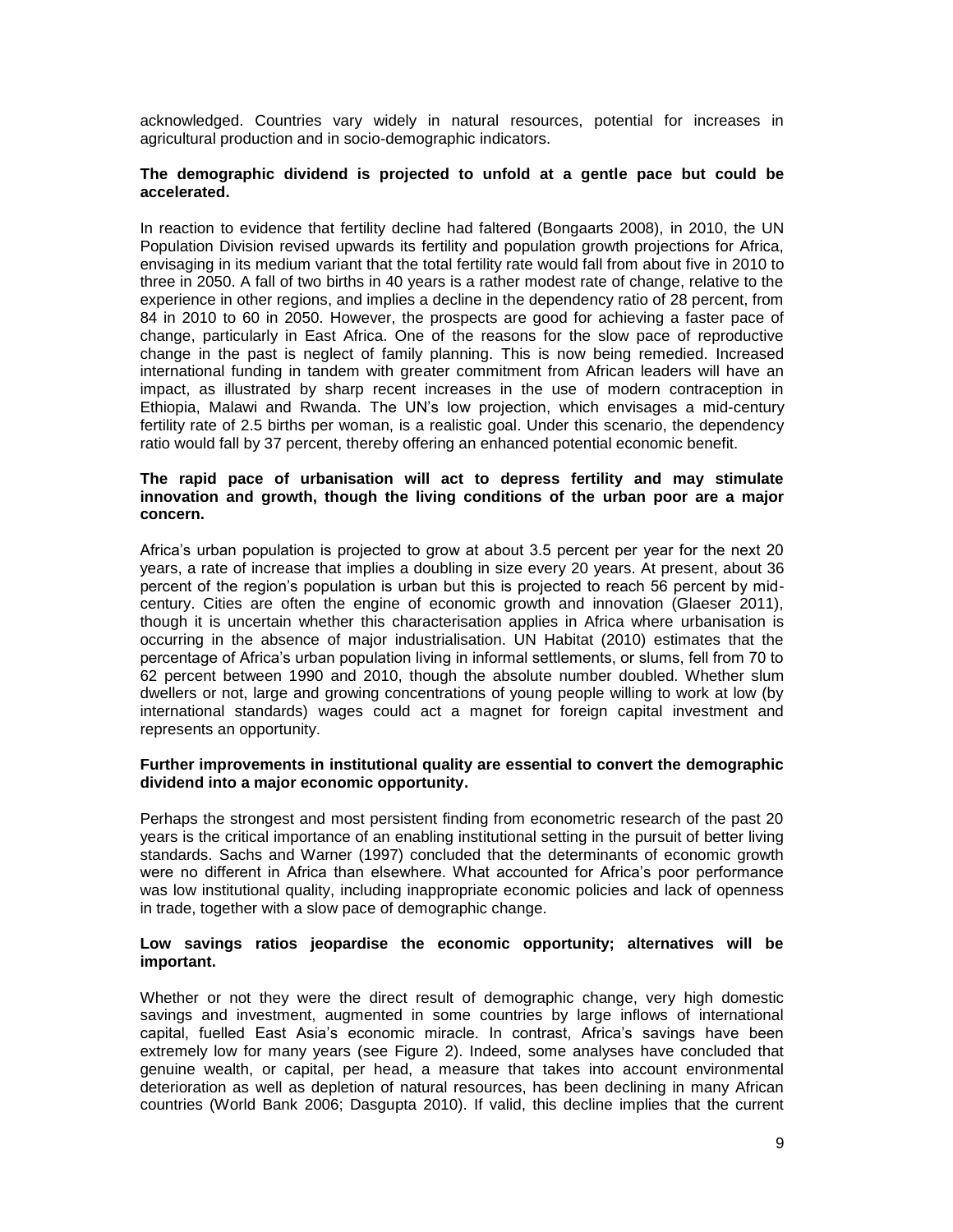style of development is unsustainable; maintenance or improvement of the living standards of today"s population is at the expense of the welfare of future generations.

High inflation and high transaction costs are among the many possible explanations for low domestic savings in Africa (Aryeetey and Udry 2000). No doubt improved financial institutions and better marketing could increase savings among the minority with regular incomes that are surplus to survival needs, though, even in rich countries, the evidence base on the effectiveness of policies to improve saving is weak (Crossley, Emmerson and Leicester 2012). But the majority of both urban and rural adults work in the informal sector, often selfemployed or a family employee (ILO 2009). Though the average African aged 60 years can expect to live for a further 17 years (UN Population Division 2011b), it is unlikely that workers in the informal sector will accumulate capital in expectation of a prolonged economically inactive retirement, as in East Asia.

The prospects for radical improvement in domestic savings do not appear to be bright. Some African countries have benefited from rises in the price of minerals and fossil fuels and could apply revenues to job-creating investment. For less well endowed countries, alternative investment sources, including remittances, foreign capital, and donor-sponsored development banks, need to be encouraged. Remittances are largely intra- rather than interregional and are thought to be large in relation to GDP in only a few West African countries (Barajas et al. 2010). Their future contribution depends on what happens to international migration. Until the past decade, attempts by African governments to attract overseas capital were largely unsuccessful (Asiedu 2002), but that has changed. Foreign direct investment into Africa (including North Africa) increased from US\$9 billion in 2000 to US\$62 billion in 2008 and this encouraging trend needs to be sustained (Leke et al. 2010). Most African countries need the technological expertise of foreign companies but some evidence suggests that co-investment, in which the local entrepreneur also contributes capital, sourced from domestic savings, is an important attraction for foreign investors (Aghion et al. 2009). It may therefore be unrealistic to rely heavily on overseas capital in the absence of improved domestic capital sources.

# **Job creation needs to accelerate.**

The UN"s medium projection suggest that Africa"s population aged 15-64 years will increase from about 466 million in 2010 to an estimated 1,132 million by 2050, an average increase of 144 million per decade. The size of the demographic dividend will depend on massive creation of wage-earning jobs. Fine et al. (2012) estimate that recent job creation in Africa lags well below those achieved by other countries, such as South Korea, Thailand and Brazil, when they were at a similar development stage. They propose a five-pronged strategy for more rapid job creation: identify job-intensive sectors in which the country enjoys a global competitive advantage or strong domestic demand; improve access to finance for these sectors; build appropriate infrastructure; cut unnecessary regulation; and ensure that the labour force has the necessary skills. A detailed analysis may also be found in the World Bank"s 2013 development report focusing on jobs (World Bank 2012).

Despite rapid urbanisation, the majority of Africa"s population lives in rural areas and farming remains the dominant source of livelihood. Increased agricultural employment is key to converting Africa"s growing population into an economic bonus. Essentially what is needed is a new Green Revolution that was central in Asia to increases in smallholder productivity. World Bank (2008) contains a detailed analysis of opportunities and challenges. Other sectors that offer potential for rapid job creation include labour intensive light manufacturing and agro-processing, with smaller contributions from transport, tourism and retail activities (Fine et al. 2012).

**Women's employment is an important gender-equity issue but is unlikely to be of macro-economic significance.**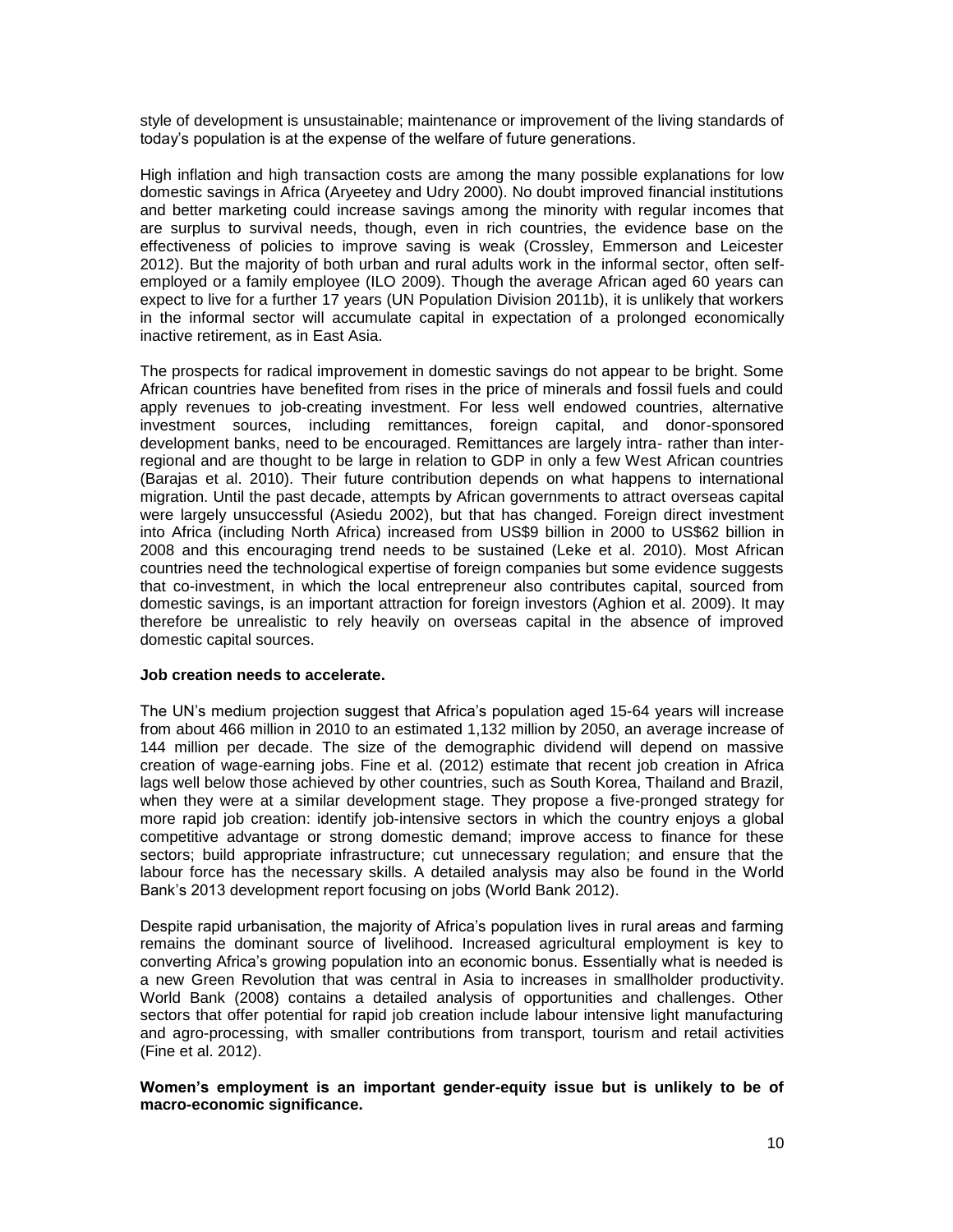The majority of women of reproductive age already engage in some form of work despite their average burden of five births. However, in most countries fewer than 10 percent are employed by a non-relative and typically less than three percent hold white collar jobs (Baschieri et al. 2009). Urbanisation, smaller family sizes and narrowing gender-differences in schooling attainment will act to increase the availability of women for employment in the formal sector. In view of the massive projected increases in working age populations and the severe challenge of job creation, it is unlikely that increased employment of women will bring an appreciable macro-economic benefit, but it is an important pathway towards women"s empowerment and greater gender equality.

## **Matching training to the job market will be important.**

Progress in education has been rapid in some countries but less so in others. For instance, the percentage of men aged 20-24 years with secondary or higher education increased over the past 20 years from 14 to 40 percent in Malawi and from 10 to 31 percent in Tanzania, while in Cameroon the increase was only 48 to 55 percent between 1991 and 2004, and only 25 to 28 percent in Senegal over a similar period (DHS data). The gender gap has also narrowed.

In 2009, the mean length of schooling for men and women aged 25 or more were on average 4.9 and 3.0 years, respectively, in East African countries. The corresponding figures for West Africa were 4.1 and 2.1 (calculated from Gakidou et al. 2010). These levels of adult schooling are similar to those in Singapore, Taiwan and China in 1970 but lower than those in South Korea. This comparison suggests that Africa is not disadvantaged in relation to East Asia during its early phase of rapid economic growth.

Literacy and numeracy, of course, are important for societal modernisation in a myriad of ways but Africa"s economic future will hinge on a sufficiency of technical and vocational skills. According to ILO (2009, 2012), the educational and training systems in many countries are not adequately addressing these needs.

In East Asia, the school age population fell in size after 1970, thereby facilitating rapid improvements in length of schooling, for instance in Taiwan from 4.4 years in 1970 to 11.8 years in 2009 for men. This increase in human capital is generally considered central to East Asia"s economic success. However, unlike East Asia, Africa will not experience falls in the school age population because the fertility decline will be less steep. Even under the UN"s low projection, the primary school age population will rise from about 225 million in 2010 to 327 million in 2050. Thus, increased State educational investment per pupil will arise only via increased budgets, though smaller family sizes should facilitate parental investment in the schooling of children.

## **6. How effective are family planning programmes in reducing fertility?**

Government-sponsored family planning programmes are not a fundamental or necessary cause of fertility decline. After all, fertility in France fell to very low levels in the 1930s despite a government ban on all contraceptives, except condoms, and more recent examples of steep falls in birth rates in the absence of appreciable government intervention include Brazil and Burma. When motives are very strong, couples will find ways to control reproduction and, in the absence of legal restrictions, a market in contraceptives will emerge. This truth lies behind an enduring scepticism that programmes can exert more than a trivial influence on reproduction (Davis 1967; Pritchett 1994; Connelly 2008). Instead, it is proposed that investment in child survival, education and poverty-reduction are better alternatives to achieving population stabilisation than investing in family planning.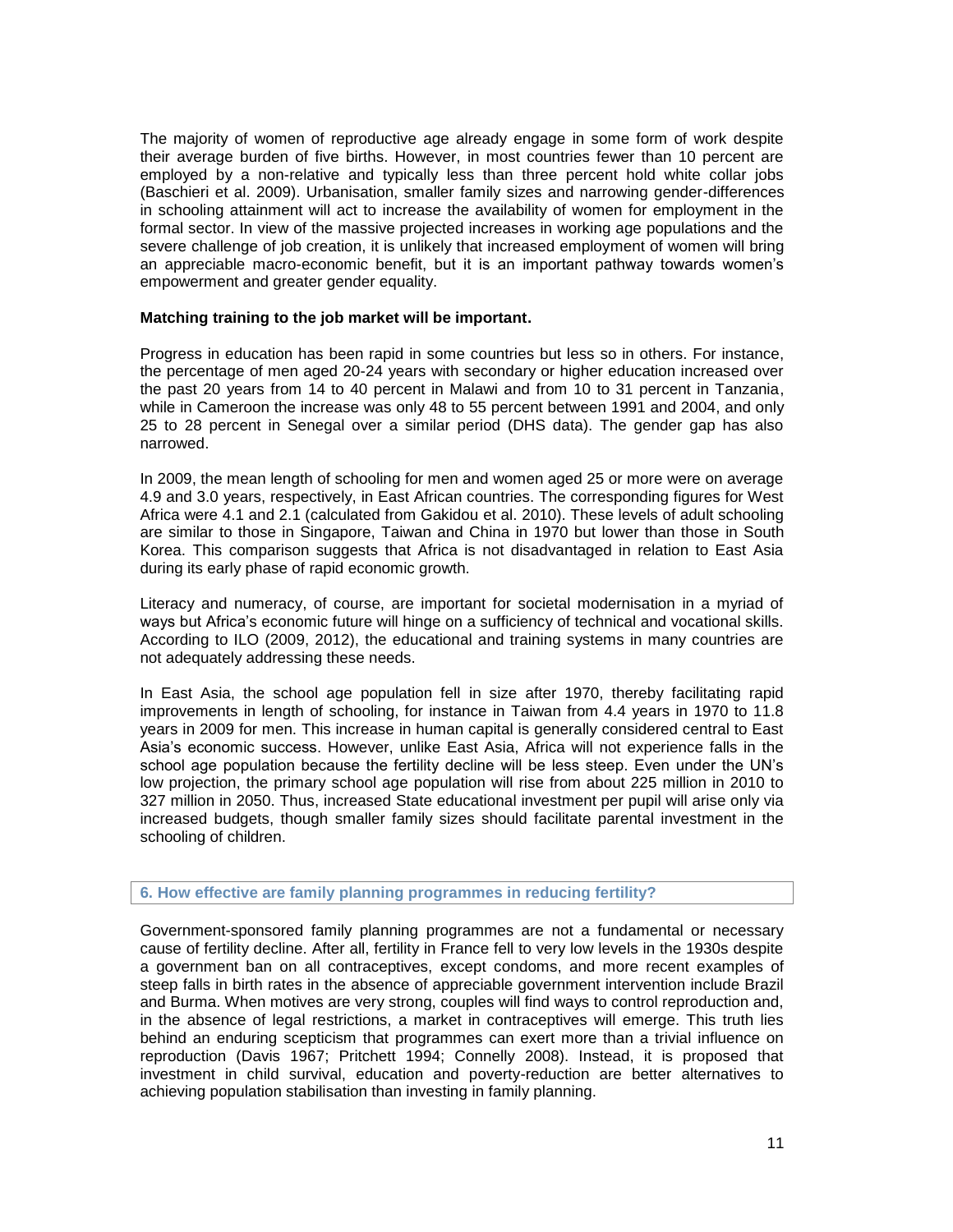However, abundant evidence has accumulated in the last 40 years that the translation into contraceptive behaviour of motives to postpone or stop childbearing is often impeded by severe barriers, both obvious in nature (information, access and affordability) and less obvious (unnecessary medical restrictions, concerns about social acceptability and effect on health) (Campbell, Sahin-Hodoglugil and Potts 2006; Casterline, Sathar and Haque 2001; Ruttenberg and Watkins 1997). These barriers are the origin of widespread unmet need for family planning and the high proportion of pregnancies reported by women in surveys as unintended, causing them to resort to illegal and often hazardous abortion. The historic rationale of programmes has been to reduce barriers by provision of subsidised services and public information campaigns, and fulfilment of unmet need has been the main driving force behind increased contraceptive use and fertility decline in developing countries (Feyisetan and Casterline 2000).

### **What is the evidence that government programmes can advance the timing of reproductive change and accelerate its speed, once underway?**

The impact of national programmes cannot be rigorously assessed by randomised control trials, though the results of localised interventions, including quasi-experiments in Matlab, Bangladesh and Northern Ghana, are generally positive (Mwaikambo et al. 2011). The most telling evidence comes from natural experiments where a comprehensive programme has been introduced in a country, often at the initiative of a committed political leader, while a similar country has experienced a weak or non-existent programme. Examples include Tunisia and Algeria, Bangladesh and Pakistan, Kenya and Uganda, and Rwanda and Burundi (Cleland 1994; Blacker et al. 2005; Bongaarts et al. 2012). In each pair, the first country had a strong programme and recorded an earlier and faster fertility decline than the second. The decline in Bangladesh, starting in the 1980s, is of particular significance because it shows that programmes can be effective even in the poorest and least educated of countries. More recently, Rwanda has replicated the success of Bangladesh; between 2005 and 2010, fertility fell from 6.1 to 4.6 births per women and use of modern methods rose from 10% to 45%, an astonishing pace of change in a poor country with a strong Roman Catholic presence. The example of Kenya in the 1980s demonstrates that family size aspirations can change rapidly; in a little more than a decade, average desired family size dropped from 7.2 to 4.8 children and the percentage of married women stating a desire to stop childbearing rose from 16 to 49 percent. This abrupt change suggests that government programmes can directly influence desired fertility. Supporting evidence is weak (Bongaarts 2011), but it is likely that the advent of reproductive choice, in the form of effective contraception, allows a reappraisal of desired number of children, which leads to a downwards adjustment.

In sum, the evidence that government family programmes can accelerate, and less commonly, initiate fertility decline, is convincing. In the past 50 years, no poor and ill educated country has experienced a steep and sustained decline in the absence of a strong programme. The lack of such programmes in most West African countries is one explanation for the persistence of high fertility in that sub-region. Whether family planning promotion would be effective in the least developed countries, such as Niger and Chad, is uncertain. It is widely believed that thresholds of child survival, women's literacy and/or household income have to be met before fertility decline is possible. All these aspects of development, of course, are conducive to reproductive change, but decades of research have failed to identify clear-cut thresholds.

#### **7. Ingredients of effective programmes**

As stated in the previous section, the central mandate of government family planning programmes is to remove the barriers that inhibit women and couples from translating a desire to postpone or stop childbearing into sustained use of effective contraception. An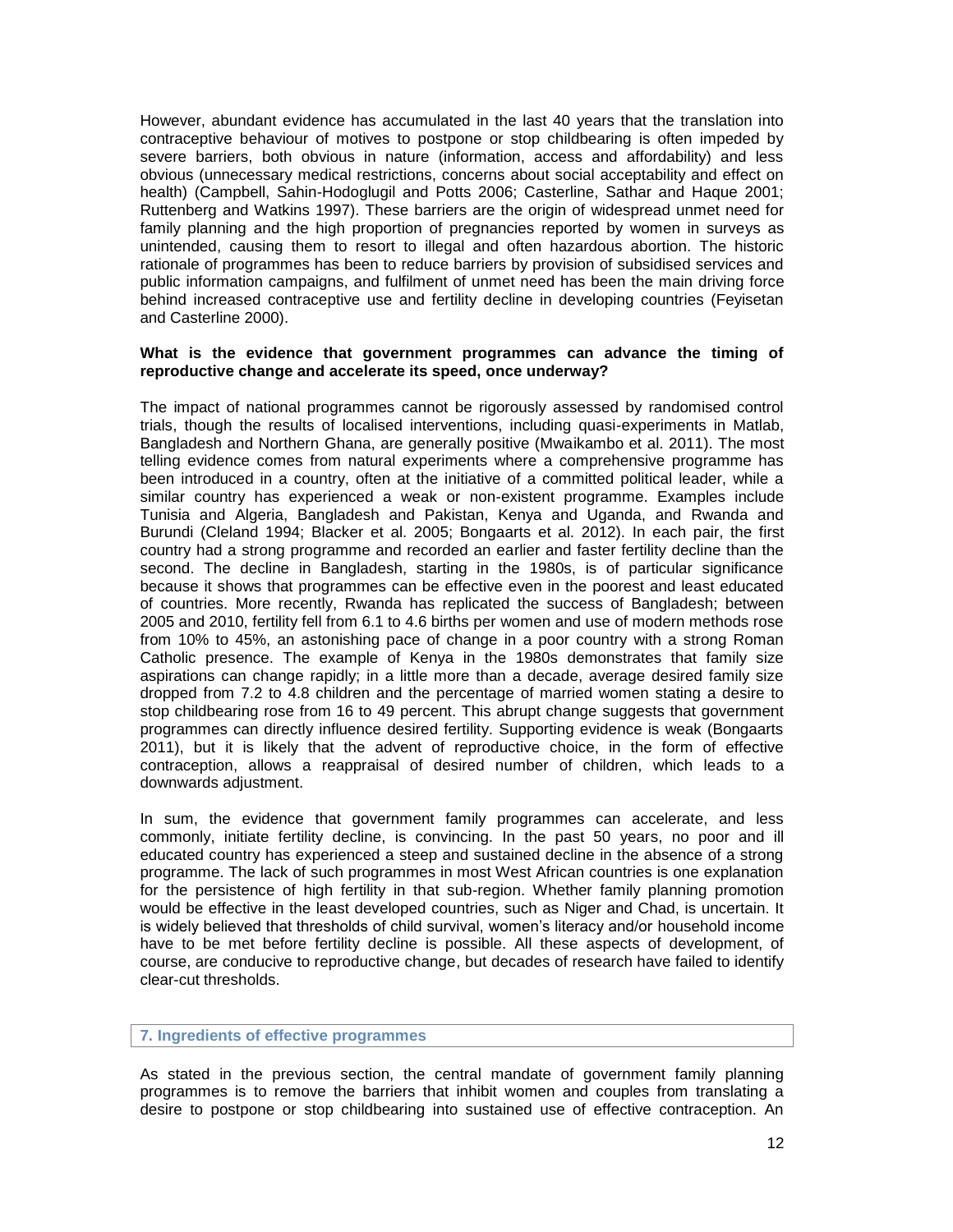extensive literature shows the main barriers to be: insufficient information about methods and how to use them; fear of side effects and health concerns; social disapproval; and opposition of husbands (Bongaarts and Bruce 1995; Casterline, Perez and Biddlecom 1997; Casterline, Sathar and Haque 2001; Stash 1999; Sedgh et al. 2007). Lack of physical access is rarely mentioned by women as a reason for non-use but is undoubtedly an important influence particularly for methods that require continued re-supply, such as pills and injectables. Empirical support comes from a study of four East African countries that found density of static facilities providing family planning services to be positively related to modern method use at the regional level (Wang et al. 2012).

The principles underlying effective programmes follow from this diagnosis of obstacles:

- dissemination of information about methods;
- creation of a climate of social approval among both men and women;
- making accessible a range of methods;
- and defusing concerns about health and side effects through trained and considerate providers.

Priorities are context-specific and will evolve. Information-raising and achieving social approval will be particularly important in the early stages. As programmes mature, special measures to meet the needs of underserved groups and cost-effectiveness considerations are likely to ascend the agenda. Even within Africa, priorities diverge. In West Africa, in 2003, awareness of the two main methods and the supply source was low (29 percent among nonusers), and only 40 percent of married women reported that they and their partner "approved of" family planning. In East Africa, levels of awareness and approval were over 60 percent and, unlike West Africa, had risen sharply in the previous decade (Cleland, Ndugwa and Zulu 2011).

Many attempts have been made to distil the lessons for effective programmes (e.g. Lapham and Simmons 1987; World Bank 1993; Robey, Piotrow and Salter 1994; Bongaarts et al. 2012). They stress the obvious nuts and bolts of effectiveness that apply to programmes in general:

- strong political commitment;
- adequate funding;
- an efficient logistics system;
- clear lines of management and supervision;
- well trained and competent staff:
- wide geographical coverage of services;
- and means to monitor and evaluate progress.

Little purpose would be served in elaborating this material. Instead, what follows is an inevitably selective review of programme features that are uniquely relevant to the promotion of contraception.

# **Communication is a vital component of programmes.**

The purpose of communication is to spread awareness of methods, legitimise their use and, more contentiously, promote the concept of smaller family sizes. Approaches, typically relying on indigenous efforts and creativity, have varied widely and include song competitions, puppet shows, condom-blowing contests, marches, seminars, sponsored trips to countries with successful programmes, and political speeches. These may target the general public or special groups such as religious and traditional leaders, district officials, teachers, agricultural extension workers and women"s groups. Rigorous evaluations are rare but the cumulative effect could be considerable.

The use of mass media was formerly a prominent and well funded feature of family planning programmes, but has shrunk radically in the past decade or so. Radio and TV messages can be didactic or conveyed in dramatic form (e.g. Rogers et al. 1999). Though evidence of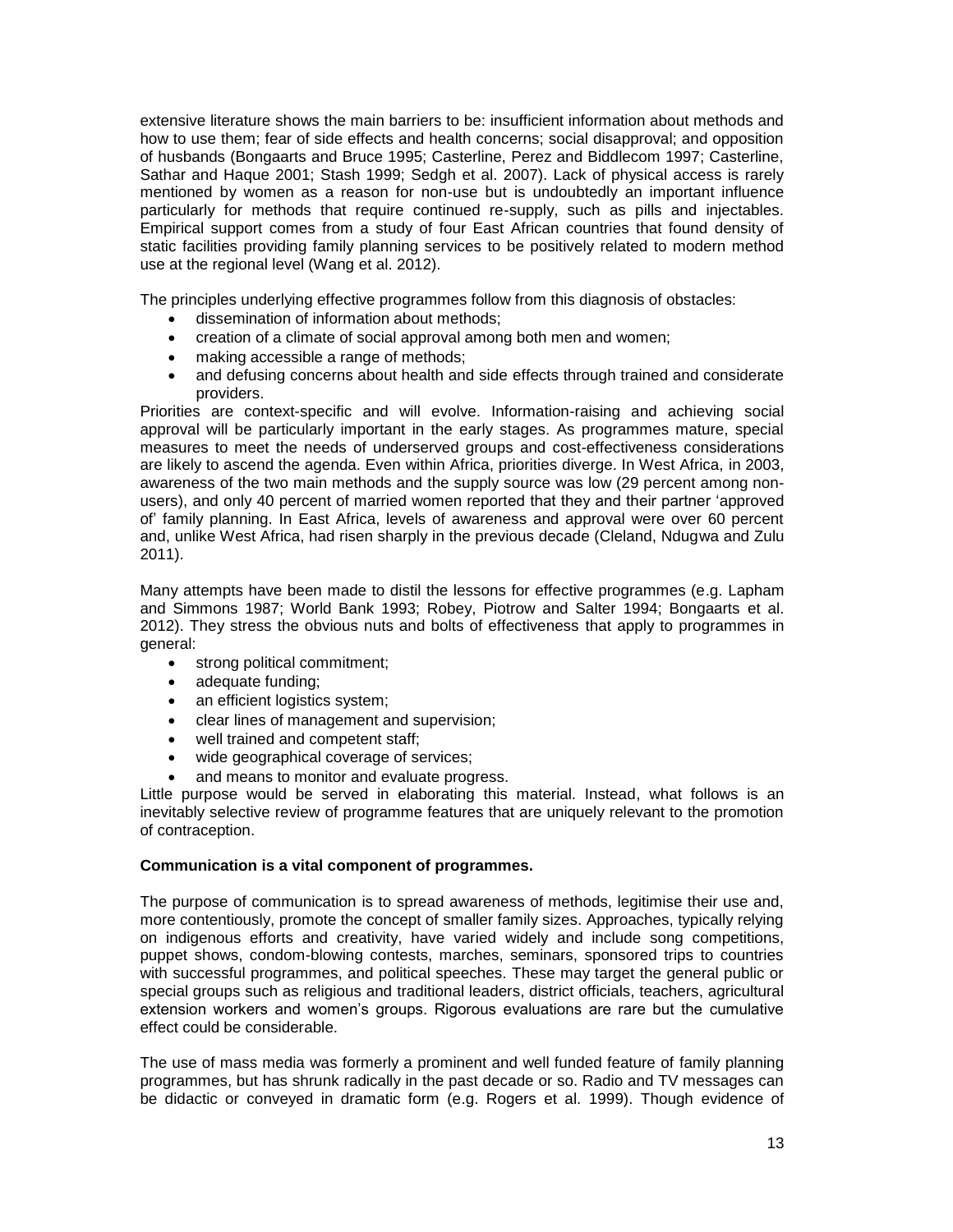impact from randomised trials is lacking, recent reviews provide moderately strong evidence that exposure increases knowledge, stimulates discussion and may have at least a temporary effect on contraceptive use (Mwaikambo et al. 2011; Bongaarts et al. 2012 Ch 4). Impact on behaviour may be enhanced when media messages are linked to service delivery details, as in social marketing programmes. The internet and mobile phones offer new communications possibilities, particularly for young people.

# **Modern contraceptive methods are highly effective if used correctly and consistently.**

Wide variation is observed in the ability and willingness of couples to persist with use of reversible methods. Evidence from developing countries indicates that, on average, 35 percent of injectable users, 25 percent of pill users but only 9 percent of IUD users will cease use within 12 months for reasons that imply dissatisfaction with the method, mostly sideeffects and health concerns (Ali, Cleland and Shah 2012). Quality of services, including counselling, has little effect on discontinuation (Halpern et al. 2006). Attention to prompt method-switching following method-related discontinuation is thus a key but neglected element of family planning services. Figure 3 shows wide inter-country variation in switching; the low rates in the five African countries with available data are of concern. An analysis of seven countries showed that failure to switch typically accounted for about 20 percent of unintended births (Curtis, Evens and Sambisa 2011).





*Source:* Ali, Cleland and Shah, 2012

# **A better balance between long-acting and more temporary methods is desirable but the effort required to introduce new methods should be recognised.**

Method-mix differs greatly between countries in ways that cannot be explained by cultural preferences or socio-economic development. In Bangladesh, pills and injectables account for most use. In the neighbouring Indian state of West Bengal, sterilisation is dominant. In Egypt,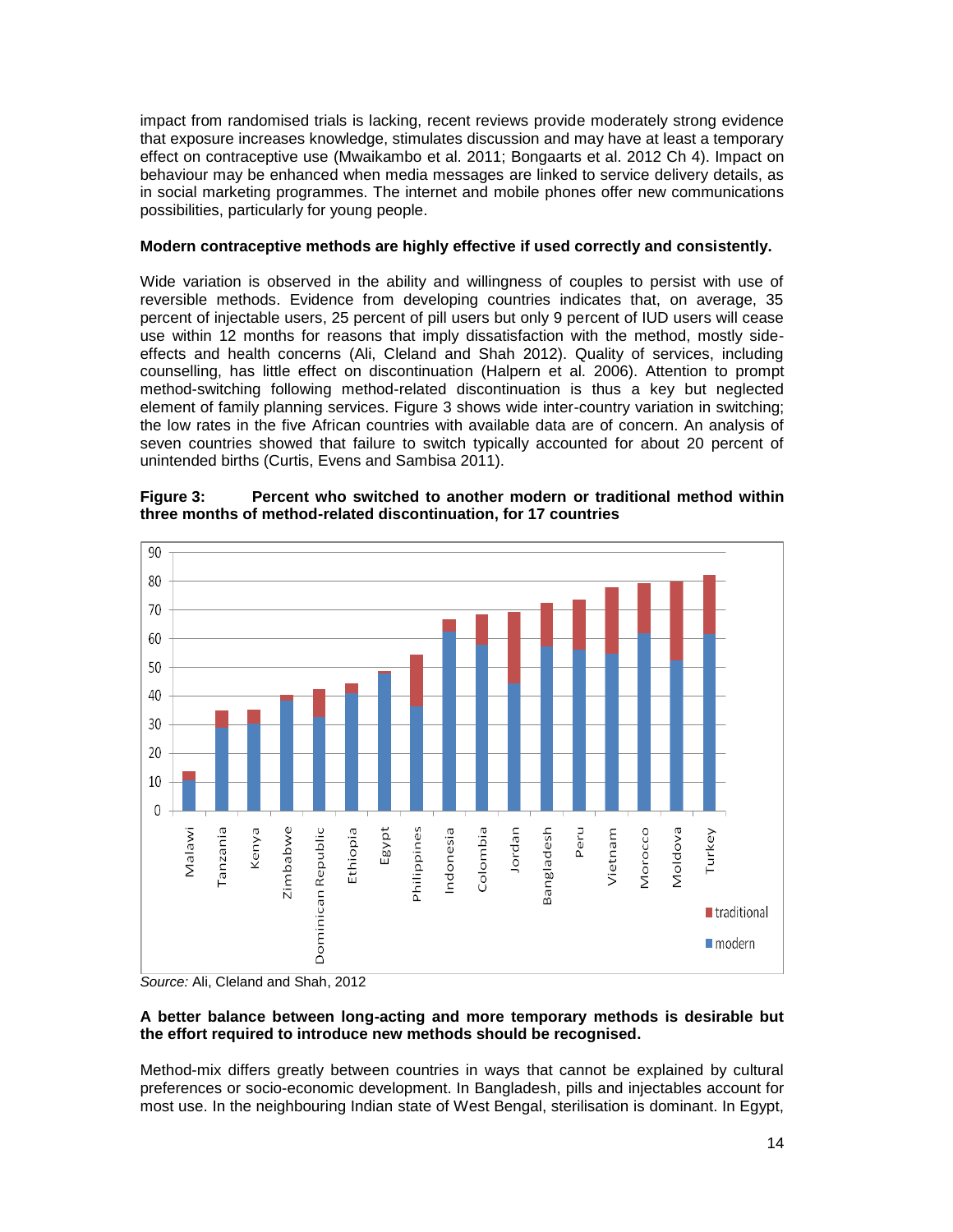over 60 percent of users rely on IUDs; in Morocco, over 60 percent use pills. In 34 of 96 countries, one method accounts for over half of all use (Sullivan et al. 2006). Government policies to promote certain methods, but not others, and provider bias, explain these sharp variations in method-specific use. Once a method becomes familiar, it becomes desirable; understandably, women prefer to choose a method that is used by friends and neighbours.

The successful introduction of a new method usually attracts new users (Ross et al. 2002). There is also a strong case for achieving a better balance between long-acting and permanent methods (IUDs, implants, sterilisation) and more temporary methods (pills, injectables, condoms) in countries where one type dominates. In sub-Saharan Africa, where injectables and pills dominate, the case for promoting the former type of method is strong and recommendations to achieve this objective are summarised by WHO (2012). However, the effort needed to achieve such a re-balancing is considerable. It will require attention to supply channels, extensive training of staff and vigorous demand-creation. With the exception of the successful introduction of IUDs to some countries of the former Soviet Union where effective methods had been almost entirely absent, there are few examples where method-mix has changed radically in the past 25 years.

# **Service delivery is dependent on the strength of the government health system.**

Despite a range of alternatives, provision of contraceptive supplies and procedures in most programmes is dominated by static public sector health facilities which provide services free of cost or at subsidised price. Thus, to a large extent, the effectiveness of family planning provision is dependent on the effectiveness of the government health system as a whole. A voluminous and inconclusive literature exists on the degree of integration of family planning with MCH and HIV/STI activities that is most desirable, feasible and cost-effective (e.g. Kuhlmann, Gavin and Galavotti 2010). In view of the upward trend towards institutional deliveries, a greater emphasis on immediate post-partum provision of long acting or permanent methods is justified.

#### **Rapid urbanisation will increase the coverage of social marketing.**

The second most important mode of supply is commercial outlets, often providing pills and condoms (and less commonly, injectables) at subsidised prices under donor-supported social marketing programmes. Condom social marketing received a huge boost from HIV prevention programmes and the contraceptive requirements of sexually active single persons have benefited. The condom is the leading method in this segment of the population in both Africa and Latin America and most users obtain supplies from commercial outlets, which have the advantage over health facilities of speed of service and anonymity (Cleland and Ali 2006). About 40 developing countries have social marketing schemes for pills, accounting for 40 percent or more of all pill use (Cleland et al. 2006 Fig 6). Social marketing programmes are likely to be most effective in urban areas where media exposure and access to outlets are high. The rapid urbanisation forecast for Asia and Africa should expand the coverage of social marketing and cost-effectiveness indications are favourable (Barberis and Harvey 1997).

#### **The case for community-based schemes is strong in rural areas where alternatives are absent but cost and feasibility of scale-up are a challenge.**

A third delivery mode, community-based provision, is particularly appealing when neither health facilities nor social marketing are likely to be effective. Examples include remoter rural areas, settings in which the mobility of women is constrained by traditions of purdah and in which demand for services is weak. The recruitment and training of over 25,000 female community-based workers is generally regarded as a crucial ingredient of the success of Bangladesh"s family planning programme in the late 1980s and 1990s because they worked in their home localities and were trusted by women (Cleland et al. 1994). Pakistan and India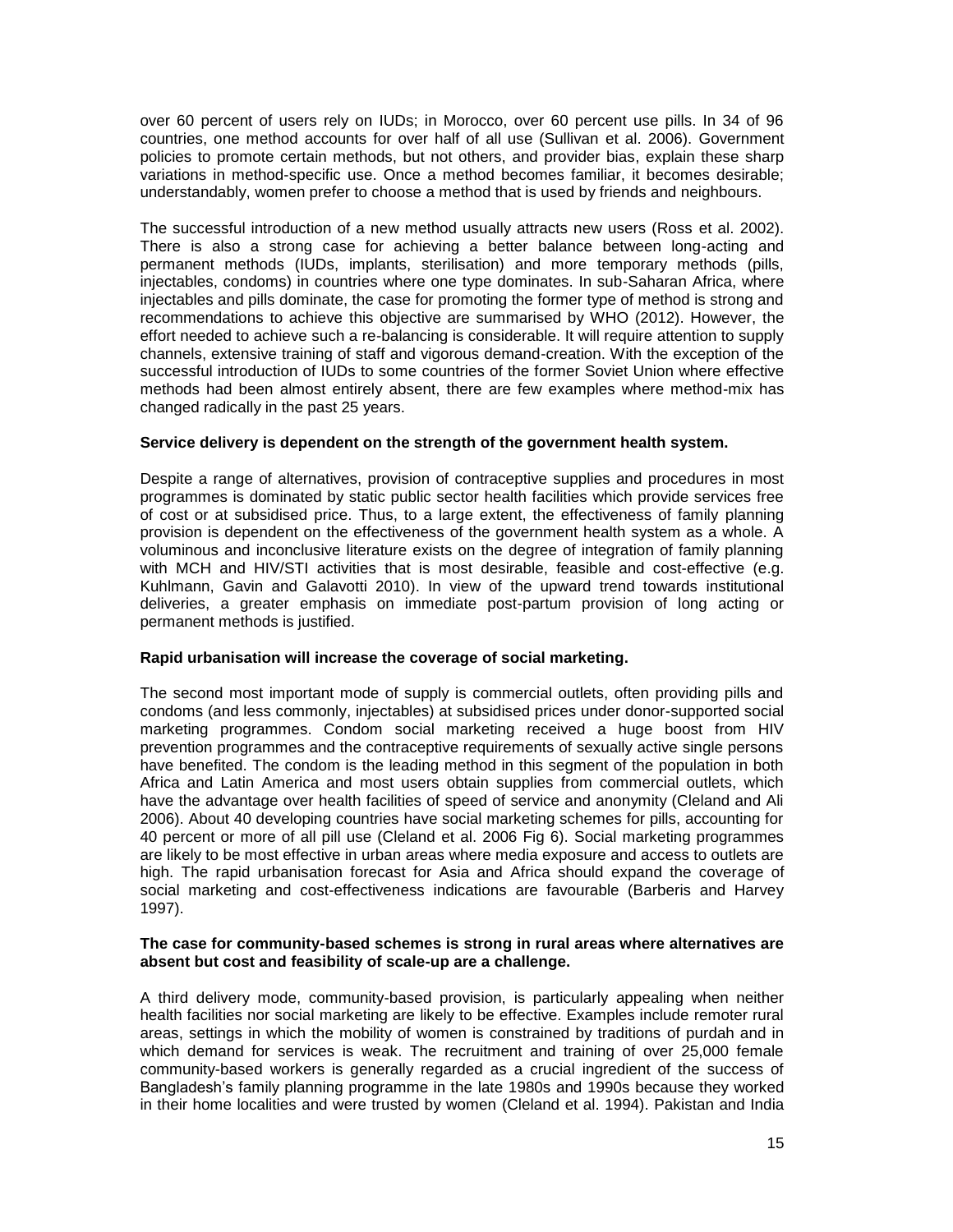also have nation-wide programmes of multi-purpose female community-based workers, though evidence of impact on contraception is limited (Douthwaite and Ward 2005).

The vast majority of community-based schemes have been localised efforts run by NGOs. Confident generalisations about optimal design are precluded by their wide variability in terms of recruitment, training, balance between community mobilisation versus service provision, range of services on offer, degree of supervision, links with higher-level services and mode of payment (if any) (Phillips, Greene and Jackson 1999; Foreit and Raifman 2011). However, the evidence does suggest that multi-purpose workers are likely to be more acceptable and effective than those who provide contraception only and that some form of payment is necessary for staff retention. There is no doubt that well-designed schemes can achieve spectacular results at a local level. Evidence that community workers can administer injectables has heightened interest in community-based schemes in Africa (Stanback, Mbonye and Bekiita 2007). The big unanswered questions include the feasibility and cost of scaling up to make a difference at the national level in those parts of sub-Saharan Africa that are ill served by alternatives.

## **Social franchising and vouchers have emerged as new of models of service delivery; they should increase uptake of services but cost-effectiveness is unknown.**

Franchising typically involves a contract between a private provider and an agent, usually an international NGO or affiliate. The agent provides training, supplies and publicity, while the provider agrees to offer services to an agreed quality standard in the expectation of increased demand. A review of five studies concluded that franchising increased uptake of family planning services, with moderate evidence of increased uptake by the poor (Madhavan and Bishai 2010). Another review of documentary evidence from 45 franchising schemes, only nine of which were linked to voucher or insurance programmes, came to sceptical conclusions concerning their ability to increase access for the poor or to improve quality (Ravindran and Fonn 2011).

More so than social franchising, voucher schemes are explicitly aimed to reduce inequalities in service access. Typically eligible households are identified by some form of screening and offered vouchers (free or at subsidised prices) which can be redeemed for selected services at accredited outlets. Strong evidence exists that vouchers increase uptake by the target population and modest evidence suggests that quality of services is improved through competition among accredited providers (Bellows, Bellows and Warren 2011).

Nearly all franchising and voucher schemes have limited geographical coverage. Both depend on the availability of competent clinicians, a feature that limits their potential in rural areas. Their cost effectiveness, relative to alternative service delivery models, is unknown but, if carefully designed with adequate fraud-detection safeguards, they hold considerable promise.

#### **8. Conclusion**

- 1. Fertility decline brings about an era in which the working age population is increasing faster than the population in less productive age bands (particularly children). This change, the demographic dividend, represents a significant but modest boost to GDP per head, provided that employment and productivity do not fall.
- 2. Translation of this favourable demographic trend into accelerated economic progress depends on institutions and policies, on savings and investment, and on improved education and training, which determine whether growth in employment matches burgeoning working age populations. In East Asia, and to lesser extent South Asia,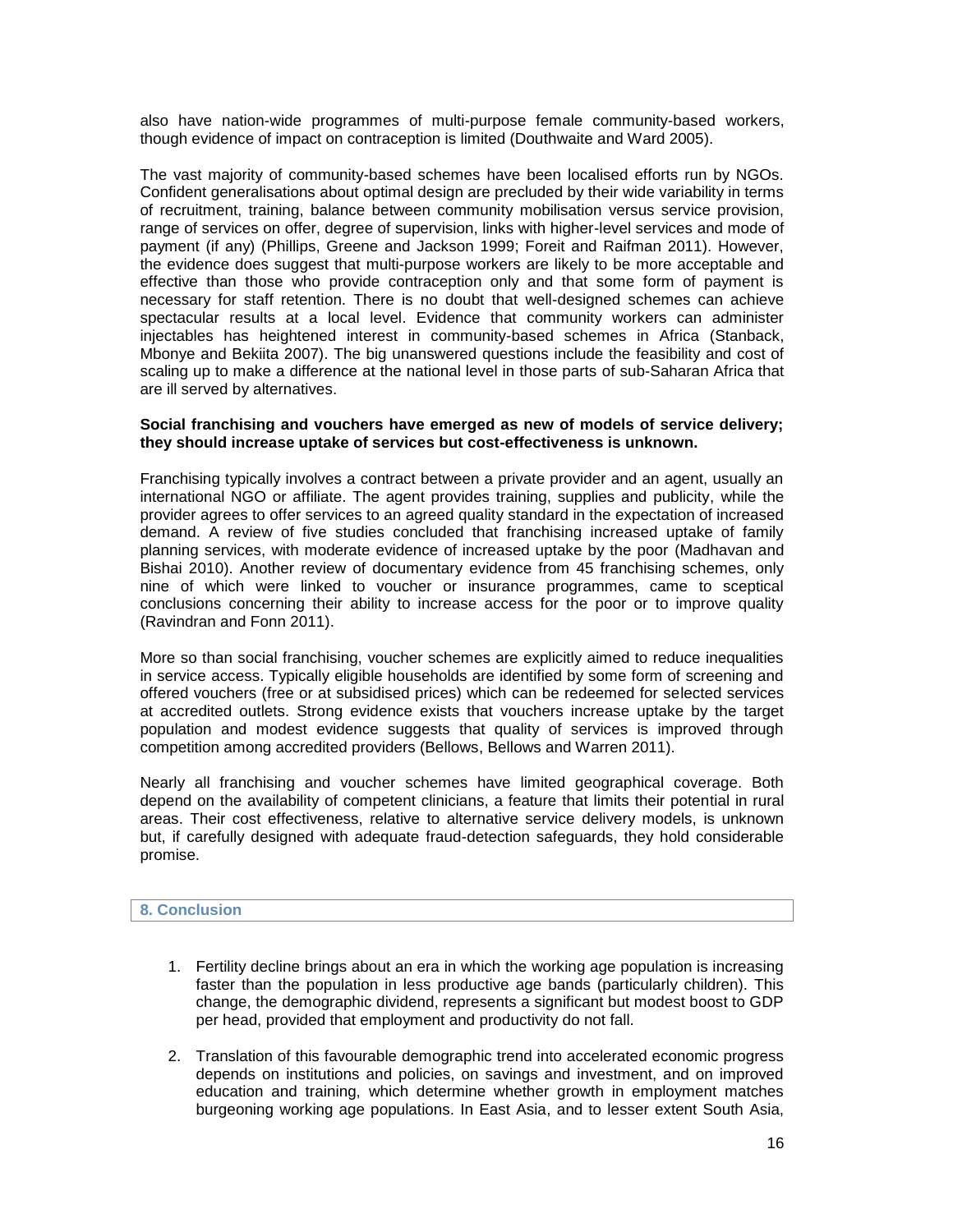these conditions were met but in North Africa and Latin America they were lacking. The demographic dividend does not guarantee major advances in living standards; its effect is contingent on these other factors.

- 3. Whether or not the macro-economic opportunity is exploited, declines in fertility benefit households in terms of health, children"s schooling and women"s potential to engage in non-domestic spheres.
- 4. Africa is at an early stage of demographic change and thus has the advantage of being able to learn from the varied experiences of other regions. The challenges faced in this region in converting demographic change into rapid economic progress include poor (but improving) institutions, low levels of domestic savings, inadequate job creation and a sluggish past and projected rate of demographic change.
- 5. Demographic change could be accelerated by increased investment in family planning programmes and greater political commitment. Unmet need for contraception is higher than in other regions. Information and communication efforts are needed to address obstacles to contraceptive adoption, together with a range of alternative methods and service delivery modes.
- 6. The majority of Africa"s adult population works in the informal sector, lacking the benefit of stable wages. The population aged 15-64 years is projected to increase by an estimated 144 million (or 30 percent) per decade. A substantially faster pace of job creation than achieved in the past is required for this rise in population to become an economic asset. Intensification of small scale agriculture, and agro-processing, will be one essential pathway in many countries. The rapidly growing urban population, together with internationally competitive wages, suggests that labour intensive light manufacturing could also be a major source of jobs.
- 7. Job creation depends on investment. Most African countries record low levels of domestic savings. These need to be increased but alternative forms of capital will be important. The large recent increase in foreign direct investment needs to be sustained by simplifying the regulatory environment and improved infrastructure.
- 8. Economic modernisation will increase the demand for a skilled labour force. While many countries have made good progress in school enrolments, the lack of emphasis on technical and vocational training needs to be reversed.

# **9. References**

- Aghion P., Comin D., Howitt P. and Tecu I. (2009). *When does domestic savings matter for economic growth?* Cambridge MA; Harvard Business School, Working Paper 09-080
- Ahmed S., Li Q., Liu L. and Tsu A.O. (2012). Maternal deaths averted by contraceptive use: an analysis of 172 countries. *Lancet* 380 (9837):111-125.
- Ali M., Cleland J. and Shah I. (2012). *Causes and consequences of contraceptive discontinuation*. Geneva WHO.
- Aryeetey E. and Udry C. (2000). *Savings in sub-Saharan Africa.* Cambridge*.* Center for International Development at Harvard, Working Paper No. 38.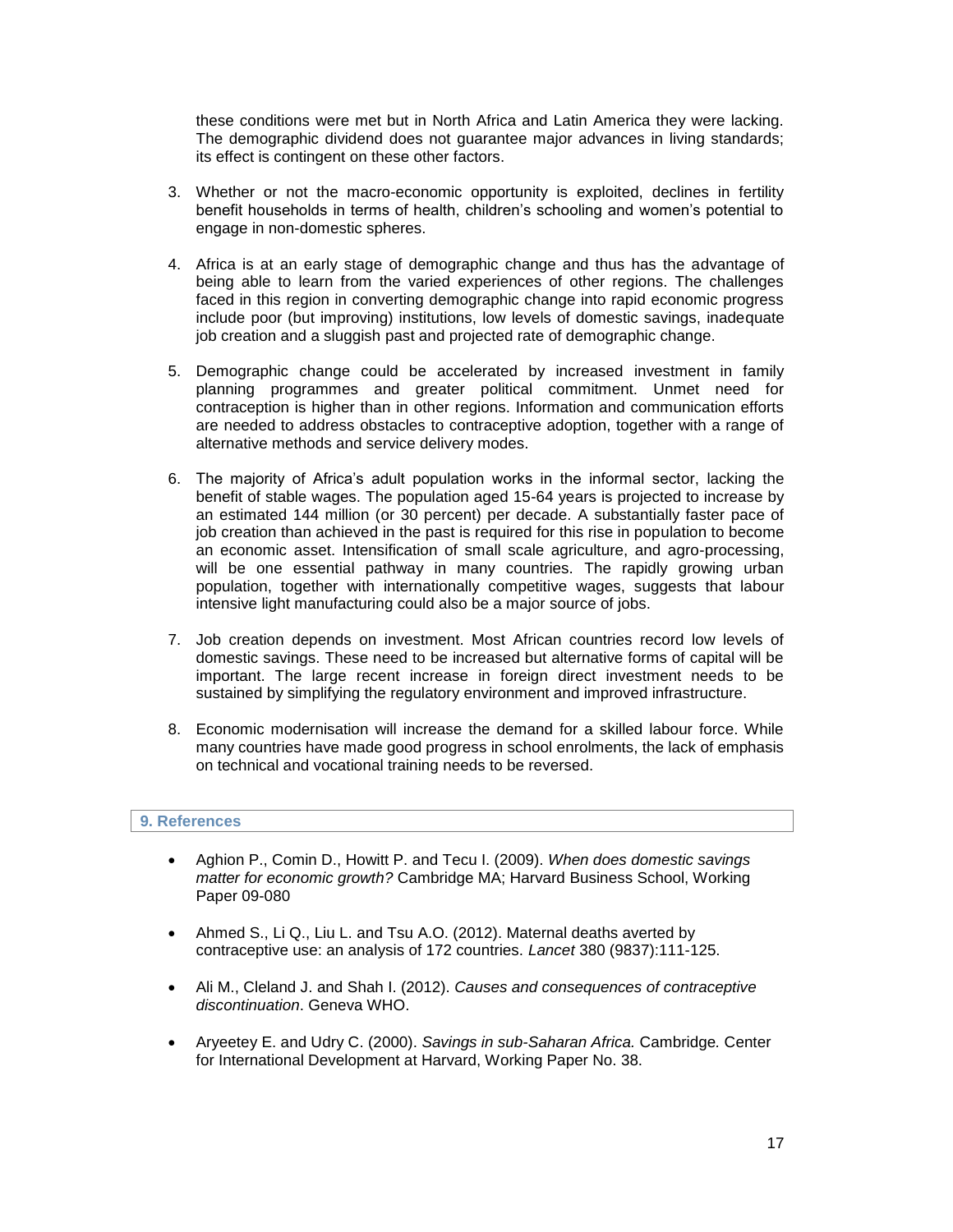- Asiedu A. (2002). On the determinants of foreign direct investment to developing countries: is Africa different? *World Development* 30:107-119.
- Barajas A., Chami R., Fullenkamp C. and Teci I. (2010). *The global financial crisis and workers' remittances to Africa: what's the damage?* IMF Working Paper WP/10/24.
- Barberis M. and Harvey P.D. (1997). Costs of family planning programmes in fourteen developing countries by method of service delivery. *Journal of Biosocial Sciences* 29:219-233.
- Baschieri A., Cleland J., Bailey C. and Falkingham J. (2009). *Women's work-fertility link in Africa: an assessment of recent evidence*. [http://hewlett\\_prod.acesfconsulting.com/uploads/files/Baschieri\\_Cleland\\_et\\_al.pdf](http://hewlett_prod.acesfconsulting.com/uploads/files/Baschieri_Cleland_et_al.pdf)
- Bellows N.M., Bellows B.W. and Warren C. (2011). The use of vouchers for reproductive health services in developing countries: systematic review. *Tropical Medicine and International Health* 16:84-96.
- Blacker J., Opiyo C., Jasseh M., Sloggett A., and Ssekamatte-Ssebuliba J. (2005). Fertility in Kenya and Uganda: a comparative study of trends and determinants. *Population Studies* 59: 355-374.
- Bloom D. and Canning D. (2001). Cumulative causality, economic growth and the demographic transition. In Birdsall N., Kelley A.C. and Sinding S.W. (eds) *Population Matters: demographic change, economic, growth and poverty in the developing world.* Oxford University Press: 165-198.
- Bloom D.E., Canning D., Mansfield R.K. and Moore, M. (2007a). Demographic change, security systems, and savings. *Journal of Monetary Economics* 54: 92-114.
- Bloom D.E., Canning D., Fink G. and Finlay J.E. (2007b). *Realizing the demographic dividend: is Africa any different?* Cambridge MA; PGDA Working Paper no. 23. [www.harvardschoolofpublichealth.org/pgda/WorkingPapers/2007/pgda\\_wp23\\_2007.](http://www.harvardschoolofpublichealth.org/pgda/WorkingPapers/2007/pgda_wp23_2007.pdf) [pdf](http://www.harvardschoolofpublichealth.org/pgda/WorkingPapers/2007/pgda_wp23_2007.pdf)
- Bloom D.E., Canning D., Fink G. and Finlay J.E. (2009). *Fertility, labor force participation, and the demographic div*idend. *Journal of Economic Growth* 14: 79- 101.
- Bloom D. and Williamson J. (1998). Demographic transition and economic miracles in emerging Asia. *World Bank Economic Review* 12:419-456.
- Bongaarts J. and Bruce J. (1995). The causes of unmet need for contraception and the social content of services. *Studies in Family Planning* 26:57-75.
- Bongaarts J. (2008). Fertility transitions in developing countries: progress or stagnation? *Studies in Family Planning* 26:57-75.
- Bongaarts J. (2011). Can family planning programs affect high desired family size in sub-Saharan Africa? *International Perspectives on Sexual and Reproductive Health* 37:209-216.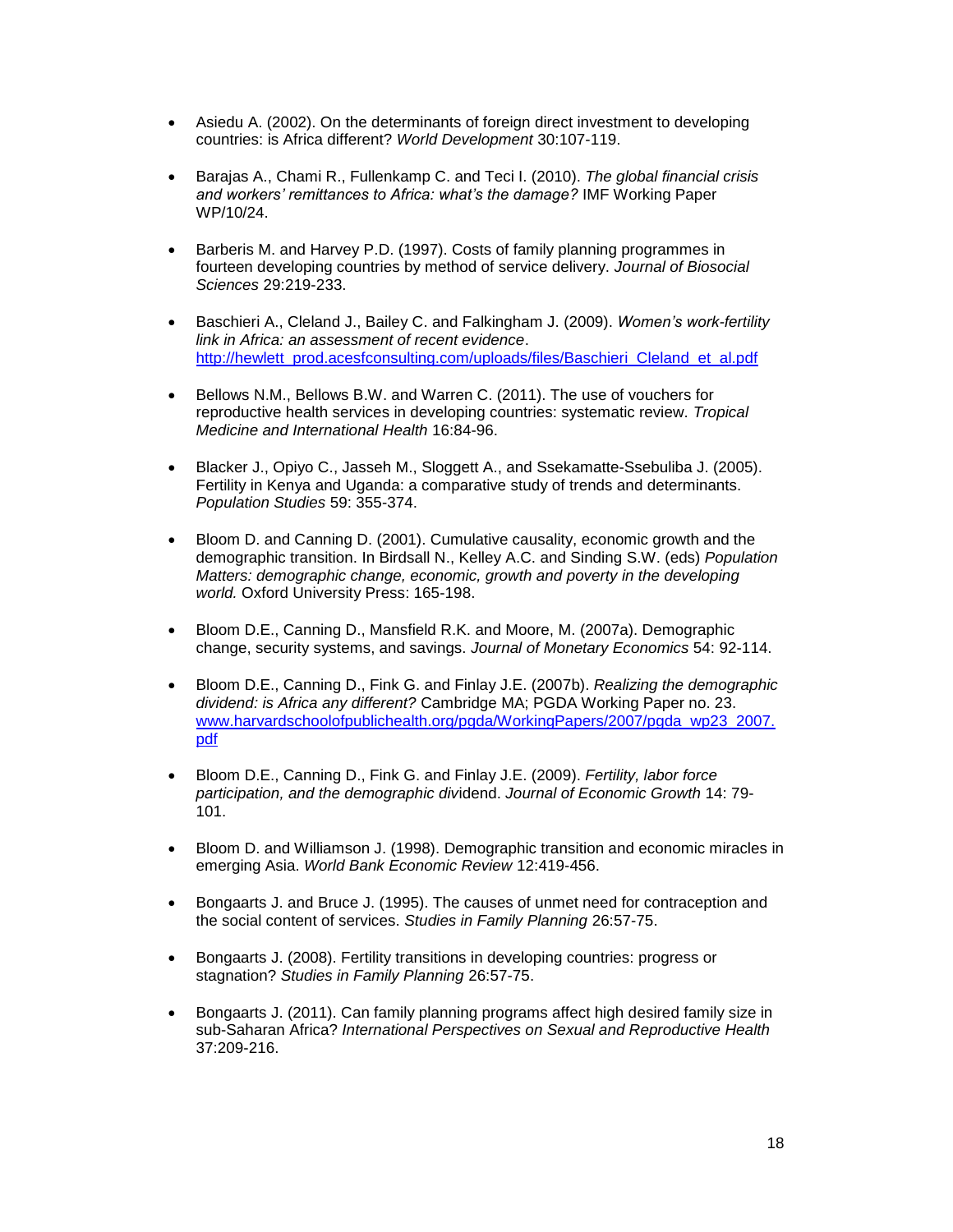- Bongaarts J., Cleland J., Townsend J.W., Bertrand J.T. and Das Gupta M. (2012). *Family planning programs for the 21st century: rationale and design*. New York, Population Council.
- Campbell M.M., Sahin-Hodoglugil N.N. and Potts M. (2006). Barriers to fertility regulation: a review of the literature. *Studies in Family Planning* 37:87-98.
- Canning D. and Schultz T.P. (2012). The economic consequences of reproductive and family planning. *Lancet* 380 (9837):165-171.
- Casterline J.B., Sathar Z.A. and Haque M.U. (2001). Obstacles to contraceptive use in Pakistan: a study in Punjab. *Studies in Family Planning* 32: 95-110.
- Casterline J.B., Perez A.E. and Biddlecom A.E. (1997). Factors underlying unmet need for family planning in the Philippines. *Studies in Family Planning* 28:173-191.
- Cleland J. (1994). Different pathways to demographic transition. In Sir F. Graham-Smith (ed) *Population; the Complex Reality*. London, The Royal Society: 229-247.
- Cleland J., Phillips J.F., Amin S. and Kamal G.M. (1994). *The determinants of reproductive change in Bangladesh: success in a challenging environment*. World Bank.
- Cleland J., Berstein S., Ezeh A., Faundes A., Glasier A. and Innis J.(2006). Family planning: the unfinished agenda. *Lancet* 368 (9549):1810-1827.
- Cleland J. and Ali M.M. (2006). Sexual abstinence, contraception and condom use by young African women: a secondary analysis of survey data. *Lancet* 368:1788-93.
- Cleland J., Ndugwa R. and Zulu E. (2011). Family planning in sub-Saharan Africa: progress or stagnation? *Bulletin of the World Health Organization* 89:137-143.
- Cleland J., Conde-Agudelo A., Peterson H., Ross, J. and Tsui, A. (2012). Contraception and health. *Lancet* 380 (9837):149-156.
- Collumbien M., Gerressu M. and Cleland J. (2004). Non-use and use of ineffective methods of contraception. In Ezzati M., Lopez A.D., Rodgers A. et al. (eds.) *Comparative quantification of health risks, global and regional burden of disease attributable to selected major risk factors.* Geneva: World Health Organization: 1255- 1320.
- Conde-Agudelo A., Rosas-Bermúdez A. and Kafury-Goeta A.C. (2006). Birth spacing and risk of adverse perinatal outcomes: a meta-analysis. *Journal of the American Medical Associatio*n 295:1809-23.
- Conde-Agudelo A., Rosas-Bermúdez A. and Kafury-Goeta A.C. (2007). Effects of birthspacing on maternal health: a systematic review. *American Journal of Obstetrics and Gynecology*. 196: 297-308.
- Connelly M. (2008). *Fatal misconceptions: the struggle to control world population*. Cambridge, Harvard University Press.
- Crossley T.F., Emmerson C. and Leicester A. (2012). *Raising household savings.*  London, Institute for Fiscal Studies and the British Academy.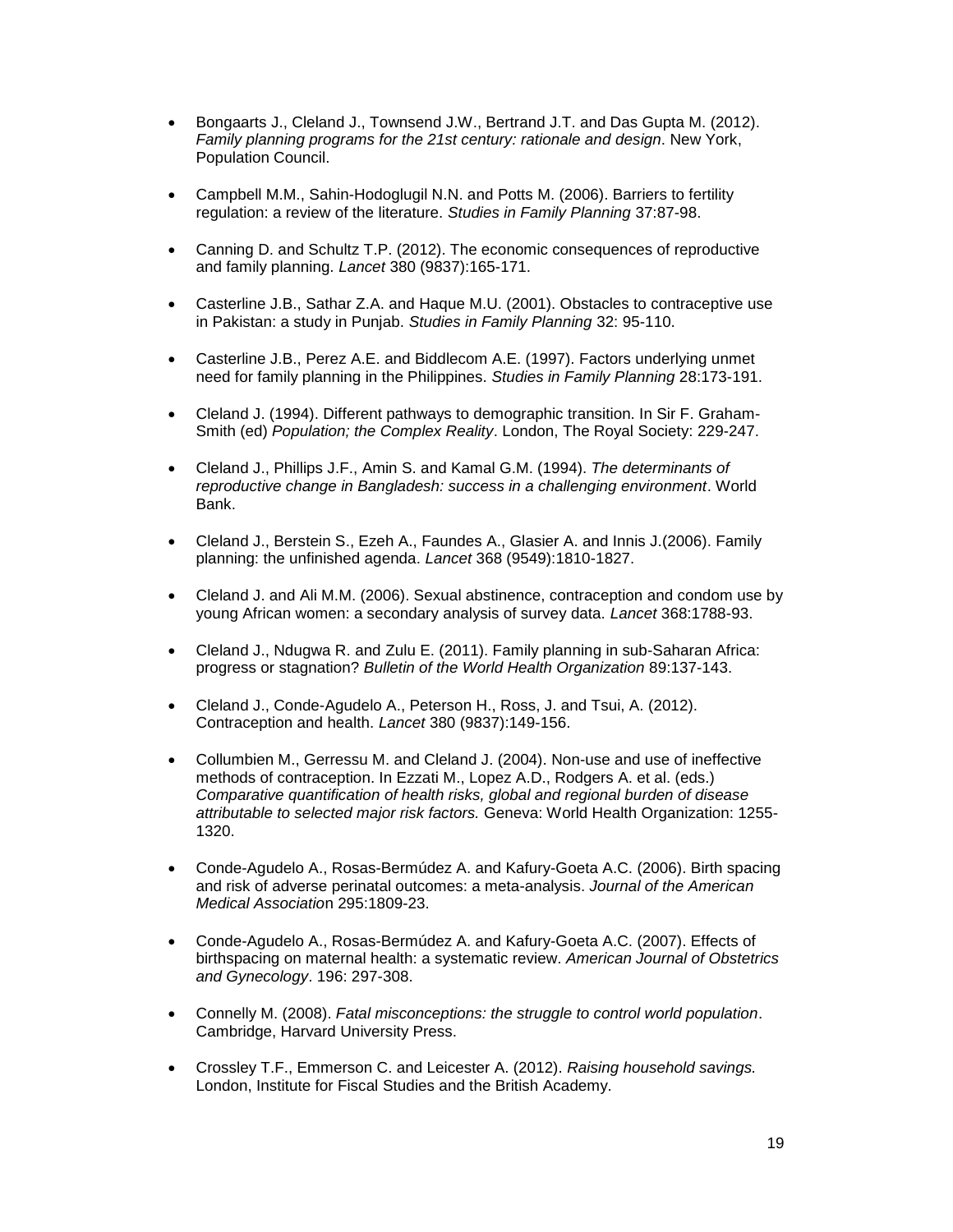- Curtis S., Evens E. and Sambisa W (2011). Contraceptive discontinuation and unintended pregnancies: an imperfect relationship. *International Perspectives on Sexual and Reproductive Health* 37:58-66.
- Dasgupta P. (2010). Nature"s role in sustaining economic development. *Philosophical Transactions of the Royal Society* 365:5-11.
- Davis K. (1967). Population policy: will current programs succeed? *Science* 158: 730- 739.
- Deaton A. and Paxson C. (2000). Demographic structure and national savings in Taiwan. *Population and Development Review* 26 (Suppl.); 141-173.
- Desai S. (1995). When are children from large families disadvantaged? Evidence from cross-national surveys. *Population Studies* 49:195-210.
- Douthwaite M. and Ward P. (2005). Increasing contraceptive use in rural Pakistan; an evaluation of the lady health worker programme. *Health Policy and Planning* 37:117- 123.
- Eastwood R. and Lipton M. (2011). Demographic transition in sub-Saharan Africa: how big will the economic dividend be? *Population Studies* 65:9-35.
- Eastwood R. and Lipton M. (2012). The demographic dividend: retrospect and prospect. *Economic Affairs* 32:26-30.
- Feyisetan B. and Casterline J.B. (2000). Fertility preferences and contraceptive change in developing countries. *International Family Planning Perspectives* 26:100- 109.
- Fine D., Van Wamelon A., Lund S. et al. (2012). *Africa at work; job creation and inclusive growth*. McKinsey Global Institute.
- Foreit J. and Raifman S. (2011). *Increasing access to family planning and reproductive health services through task-sharing between community health workers and community mid-level professionals in large-scale public-sector programs*. New York; Population Council.
- Gakidou E., Cowling K., Lozano R. and Murray C.J. (2010). Increased educational attainment and its effect on child mortality in 175 countries between 1970 and 2009: a systematic analysis. *Lancet* 376: 959-974
- Gillespie D., Ahmed S., Tsui A. and Radloff S. (2007). Unwanted fertility among the poor: an inequity? *Bulletin of the World Health Organization* 85:100-107.
- Glaeser E. (2011). *Triumph of the city: how our greatest invention made us richer, smarter, greener, healthier and happier*. Penguin Books.
- Goodman A., Koupil I. and Lawson D.W. (2012). *Low fertility increases descendant socioeconomic position but reduces long-term fitness in a modern post-industrial society*. Proceedings of the Royal Society Series B. doi.1098/rspb.2012.1415.
- Halpern V., Grimes D.A., Lopez L. and Gallo M.F. (2006). *Strategies to improve adherence and acceptability of hormonal methods of contraception*. Cochrane Database Systematic Review, 1:CD004317.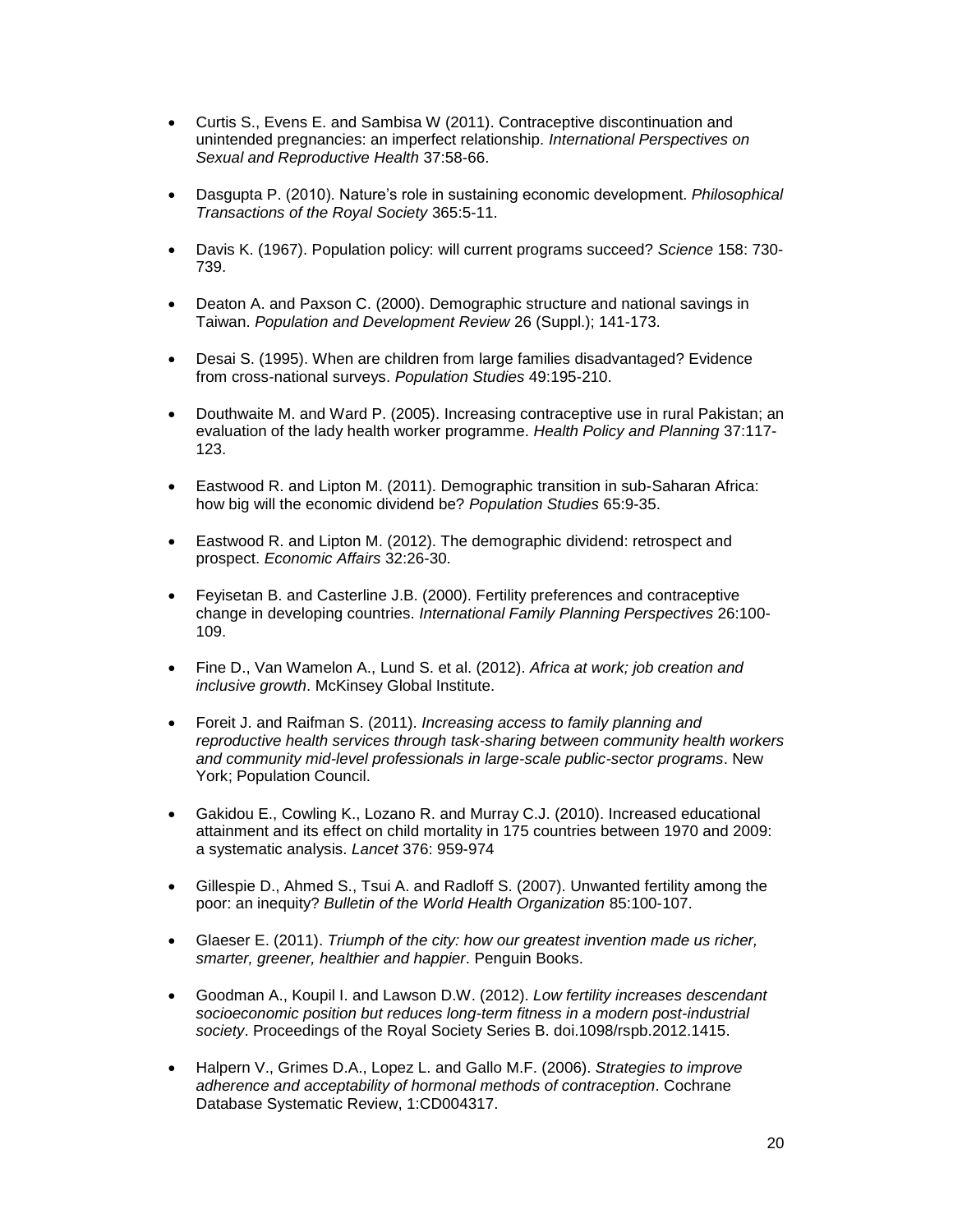- Higgins M. and Williamson J. (1997). Age structure dynamics in Asia and dependence on foreign capital. *Population and Development Review* 23:261-293.
- Hobcraft J., McDonald J.W. and Rutstein S.O. (1983). Child spacing effects on infant and early child mortality. *Population Index* 49: 585-618.
- ILO (2009).*The informal economy in Africa; promoting transition to formality: challenges and strategies*. Geneva.
- ILO (2012). *Africa's response to the youth unemployment crisis*. Geneva.
- Jain A.K. (2011). Measuring the effect of fertility decline on the maternal mortality ratio. *Studies in Family Planning* 18:585-618.
- Kelley A.C. and Schmidt R.M. (2005). Evolution of recent economic-demographic modelling: a synthesis. *Journal of Population Economics* 18:275-300.
- Kuhlmann A.S., Gavin L. and Galavotti C. (2010). The integration of family planning with other health services: a literature review. *International Perspectives on Sexual and Reproductive Health* 36:189-196.
- Lapham, R. and Simmons G. (eds) (1987). *Organizing for effective family planning programs*. Washington D.C. National Academy Press.
- Lee R. (2003). The demographic transition: three centuries of fundamental change. *Journal of Economic Perspectives* 17:167-190.
- Leke A., Lund S., Roxburgh C. and van Wamelan A. (2010). *What's driving Africa's growth?* McKinsey & Company. [www.mckinseyquarterly.com/whats\\_driving\\_Africas\\_growth\\_2601](http://www.mckinseyquarterly.com/whats_driving_Africas_growth_2601)
- Lipton M. (1983). *Demography and poverty*. World Bank Staff Working Papers No. 623. Washington DC.
- Lloyd C.B. (1994). Investing in the next generation: the implications of high fertility at the level of the family. In Cassen R (ed) *Population and development: old debates, new conclusions.* Washington, DC, Overseas Development Council: 181-202.
- Lutz W., Cuaresma J.C. and Sanderson W. (2008). The demography of educational attainment and economic growth. *Science* 319: 1047-8
- Madhavan S. and Bishai D. (2010). *Private sector engagement in sexual and reproductive health and maternal and neonatal health*. London; DFID Human Development Resource Centre.
- Mahy M. (2003). *Childhood mortality in the developing world: a review of evidence from the Demographic and Health Surveys*. Calverton, Maryland ORC Macro, Demographic and health surveys comparative studies No. 4.
- Mammen K. and Paxton C. (2000). Women"s work and economic development. *Journal of Economic Perspectives* 14:141-164.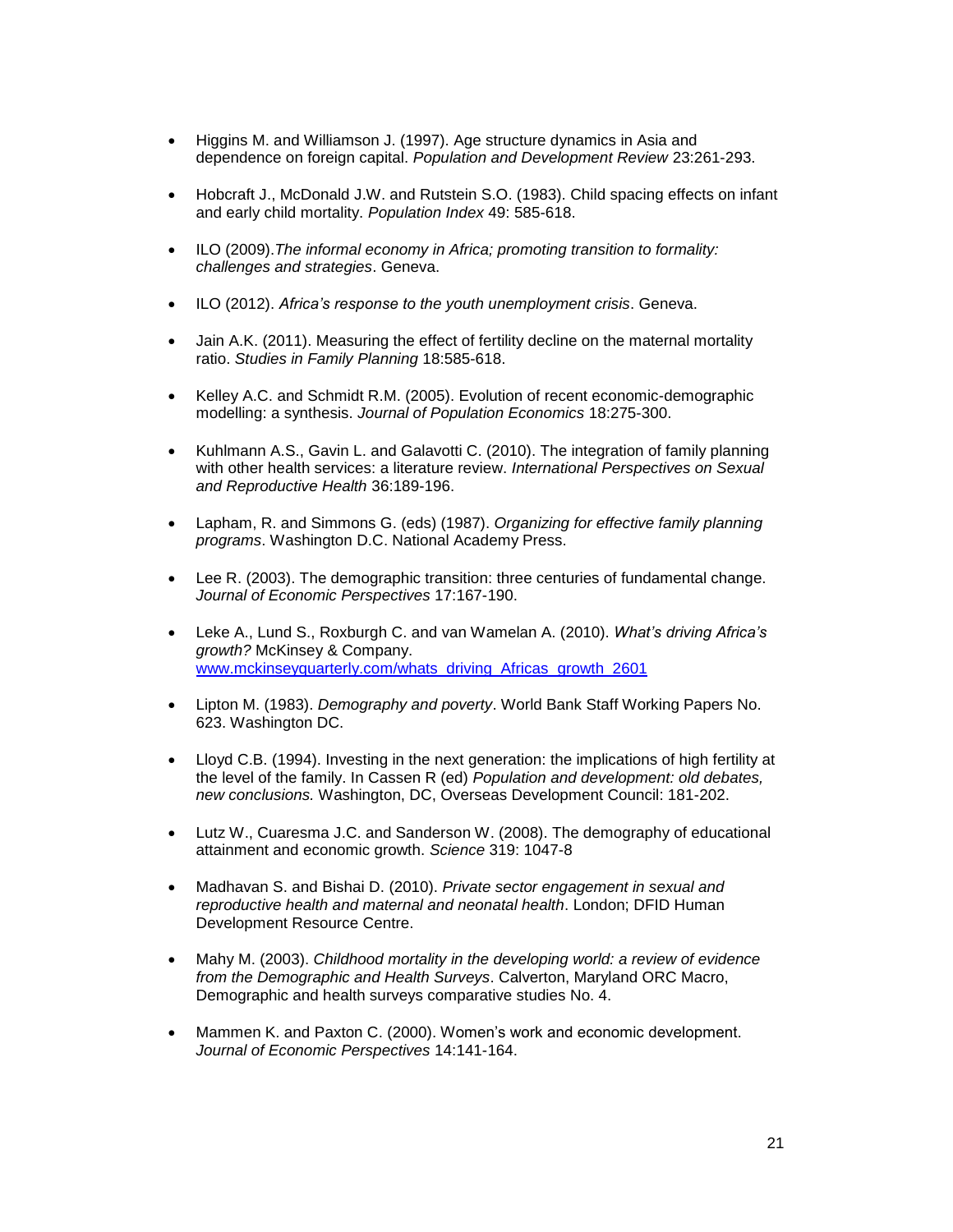- Maralani V. (2008). The changing relationship between family size and educational attainment over the course of socioeconomic development: evidence from Indonesia. *Demography* 45:693-717.
- Marston C. and Cleland J. (2003). Do unintended pregnancies carried to term lead to adverse outcomes for mother and child? *Population Studies* 57:77-94.
- Mason A. and Lee R. (2006). Reform and support systems for the elderly in developing countries: capturing the second demographic bonus. *Genus* LX11:11-35.
- Mukuria A., Cushing J. and Sangha J (2005). *Nutritional status of children: results from the Demographic and Health Surveys 1994-2001*. DHS Comparative Report No. 10. Calverton, Maryland; ORC Macro.
- Mwaikambo L., Speizer I.S., Schurmann A. , Morgan G. and Fikree F. (2011). What works in family planning interventions: a systematic review. *Studies in Family Planning* 42:67-82.
- Phillips J.F., Greene W.L. and Jackson E.F. (1999). *Lessons from community-based distribution of family planning in Africa*. New York, Population Council, Policy Research Working Paper 121.
- Pritchett L.H. (1994). Desired fertility and the impact of population policies. *Population and Development Review* 20:1-56.
- Ravindran T.K.S. and Fonn S. (2011). Are social franchises contributing to universal access to reproductive health services in low-income countries? *Reproductive Health Matters* 19:85-101.
- Robey, B., Piotrow P. and Salter C. (1994). *Making programs work*. Baltimore, The Johns Hopkins University Population Information Program. Vol. XXII. 2.
- Rogers E.M., Vaughan P.W., Swalehe R.M.A., Rao N., Swenkerud P. and Sood S. (1999). A radio soap opera"s effects on family planning behavior in Tanzania. *Studies in Family Planning 30:193-211.*
- Rosenzweig M.R. and Wolpin K.I. (1980). Testing the quality-quantity fertility model: the use of twins as a natural experiment. *Econometrica* 48:227-240.
- Rosenzweig M.R. and Zhang J. (2009). Do population policies induce more human capital investment? Twins, birth weight and China"s one-child policy. *Review of Economic Studies* 76: 1149-1174.
- Ross J., Hardee K., Mumford E. and Eid S. (2002). Contraceptive method choice in developing countries. *International Family Planning Perspectives* 28:32-40.
- Rutstein S.O. (2008). *Further evidence of the effects of preceding intervals on neonatal, infant and under-five-years mortality and nutritional status in developing countries: evidence from Demographic and Health Surveys*. Calverton, Maryland, Macro Int Inc. Demographic and health surveys working Paper No. 41.
- Ruttenberg N. and Watkins S.C. (1997). The buzz outside the clinics: conversation and contraception in Kenya. *Studies in Family Planning* 28:290-307.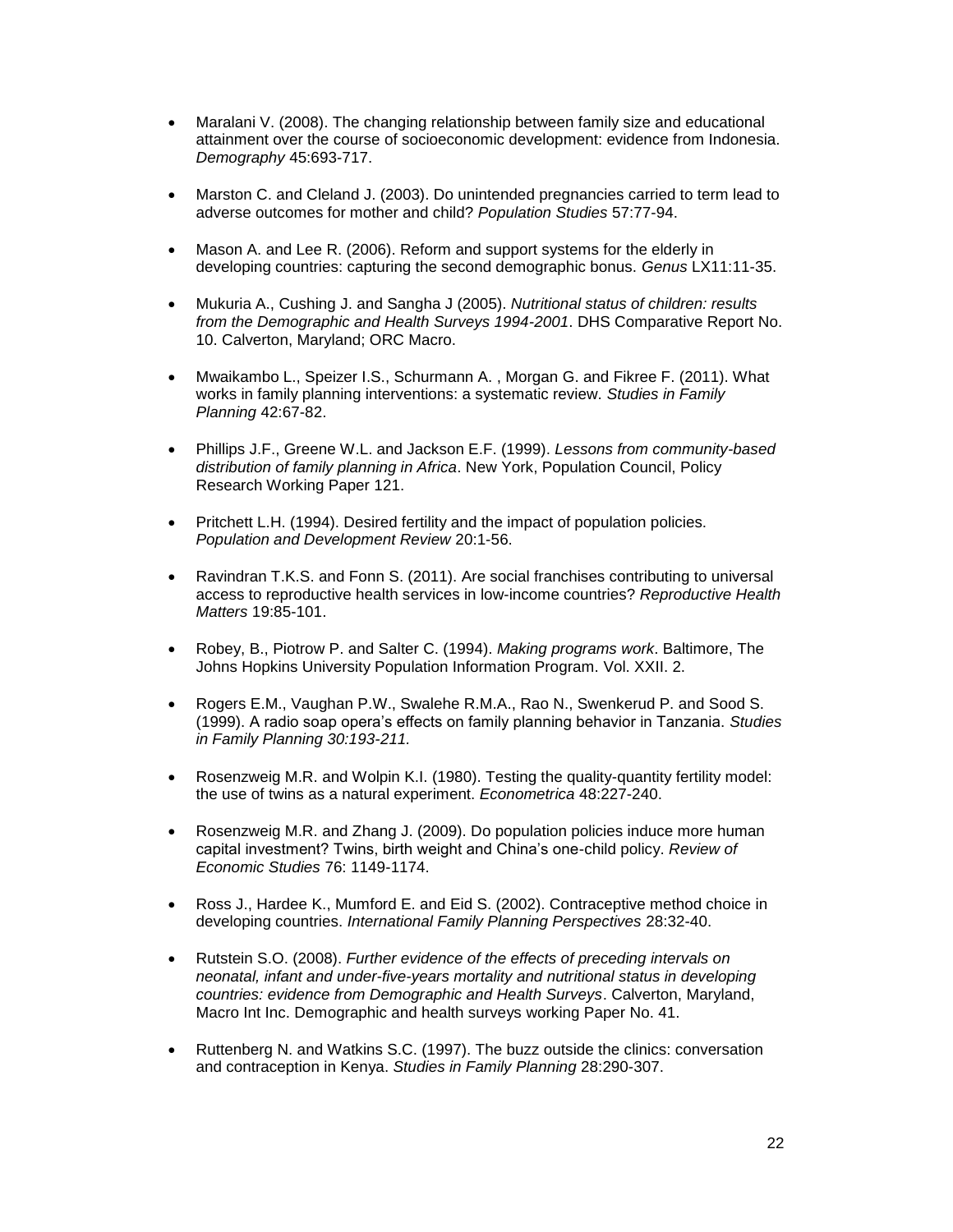- Sachs J. and Warner A. (1997). Sources of slow growth in African economies. *Journal of African Economics* 6:335-337.
- Schultz T.P. (2004). *Demographic determinants of savings: estimating and interpreting the aggregate association in Asia*. New Haven CT, Yale University, Economic Growth Center Discussion Paper No. 901.
- Sedgh G., Hussain R., Bankole A. and Singh S. (2007). *Women with an unmet need for contraception in developing countries and their reasons for not using a method*. New York, Guttmacher Institute, Occasional Report No. 37.
- Singh S., Darroch J.E., Ashford L.S. and Vlassoff M. (2009). *Adding it up: the costs and benefits of investing in family planning and maternal and newborn health*. New York, Guttmacher Institute.
- Stanback J., Mbonye A.K. and Bekiita M. (2007). Contraceptive injections by community health workers in Uganda: a non-randomized trial. *Bulletin of the World Health Organization* 67:765-773.
- Stash S. (1999). Explanations of unmet need for contraception in Chitwan, Nepal. *Studies in Family Planning*, 30:267-287.
- Sullivan T.M., Bertrand J.T., Rice J. and Shelton J.D. (2006). Skewed contraceptive method-mix: why it happens, why it matters. *Journal of Biosocial Sciences* 38:501- 521.
- UN Habitat (2010). *State of African cities 2010: governance, inequalities and urban land markets*. Nairobi.
- UN Population Division (2011a). *World population prospects: the 2010 revision*. New York.
- UN Population Division (2011b). *World mortality report*. New York.
- Van Bavel J., Moreels S., Van de Putte B. and Matthijs K. (2011). Family size and intergenerational social mobility during the fertility transition: evidence of resource dilution from the city of Antwerp in nineteenth century Belgium. *Demographic Research* 24: 313-344.
- Wang W., Wang S., Pullum T. and Ametepi P. (2012). *How family planning supply and the service environment affect contraceptive use: findings from four East African Countrie*s. DHS Analytic Study No. 26. Calverton, Maryland: ICF International.
- WHO, Department of Reproductive Health and Research (2012). *Strategies to increase use of long acting and permanent contraception*. Policy Brief. Geneva.
- World Bank (1993). *Effective family planning programs*. Washington DC.
- World Bank (2006). *The changing wealth of nations: measuring sustainable development in the new millennium*. Washington DC.
- World Bank (2008). *Agriculture for development: World Development Report 2008*. Washington DC.